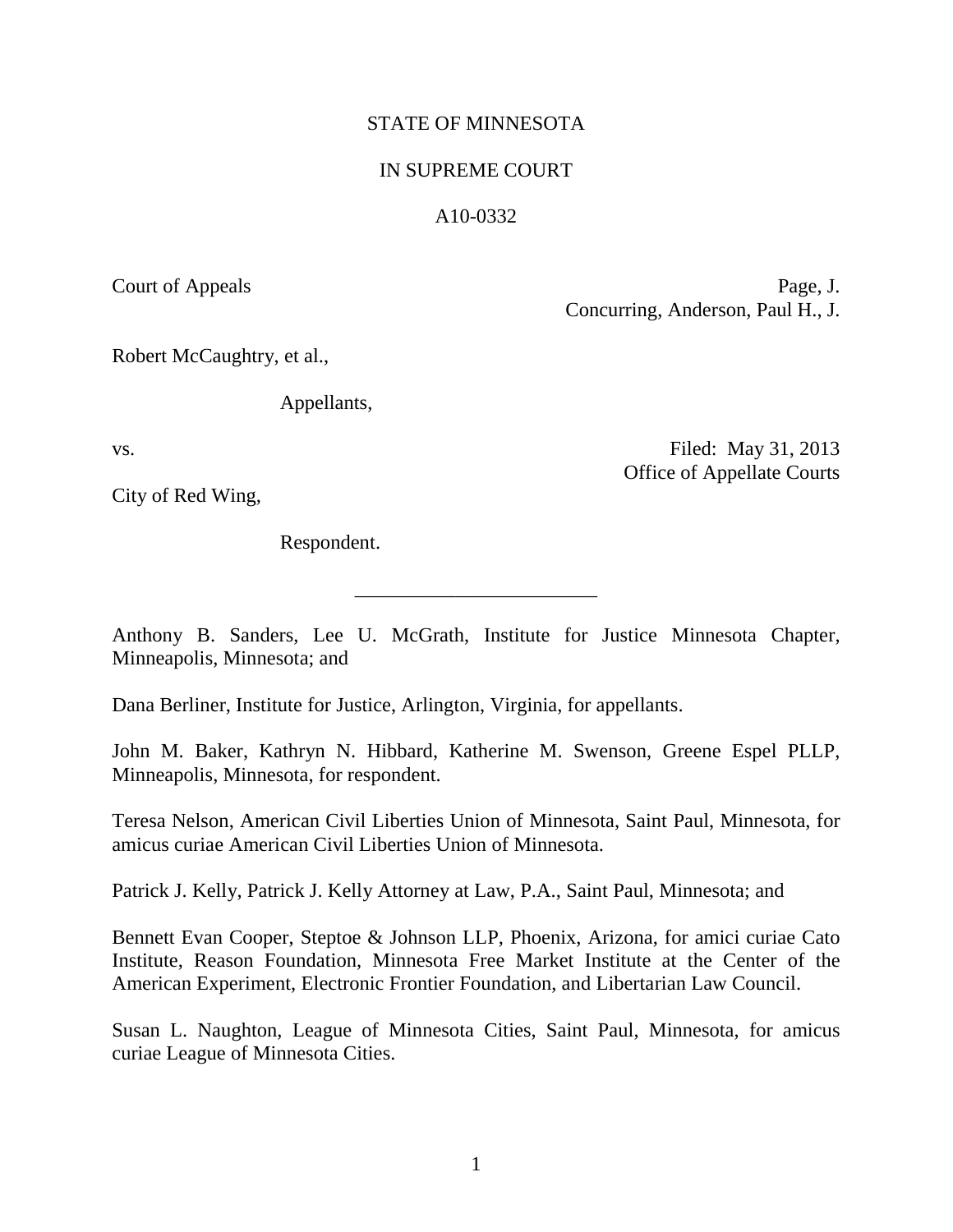Jarod M. Bona, Ann A. Parmley, DLA Piper LLP, Minneapolis, Minnesota, for amicus curiae Saint Paul Association of Responsible Landlords.

Nicole L. Concordia, Concordia Law Group PLLC, Minnetonka, Minnesota, for amicus curiae Wiebesick Rental.

\_\_\_\_\_\_\_\_\_\_\_\_\_\_\_\_\_\_\_\_\_\_\_\_

# S Y L L A B U S

1. A facial challenge to the constitutionality of a rental property inspection ordinance on the ground that the ordinance authorizes inspections without individualized suspicion of a housing code violation fails unless it can be shown that the ordinance is unconstitutional in all of its applications.

2. Appellants have failed to show that the rental property inspection ordinance at issue in this case is unconstitutional in all of its applications.

Affirmed.

### O P I N I O N

PAGE, Justice.

This case involves a facial challenge to the constitutionality of respondent City of Red Wing's rental property inspection ordinance. Appellants are nine landlords and two tenants who brought suit seeking a declaration that the City's ordinance violates Article I, Section 10, of the Minnesota Constitution. The district court granted summary judgment in favor of the City, concluding that appellants lacked standing and that the state constitutional claim failed on the merits. Agreeing with the district court that appellants lacked standing, the court of appeals affirmed. We reversed, holding that appellants' facial challenge presented a justiciable controversy. *McCaughtry v. City of Red Wing*,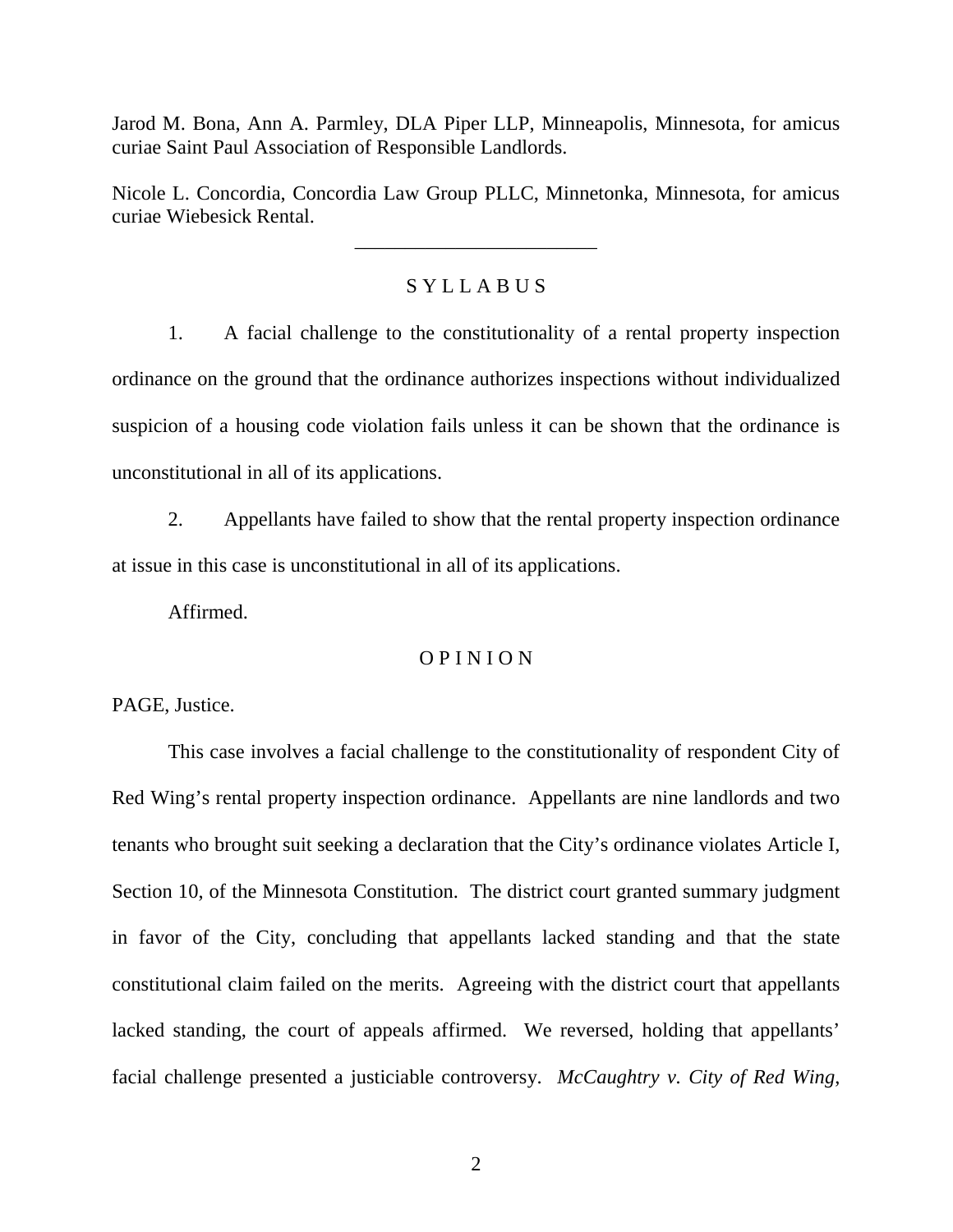808 N.W.2d 331 (Minn. 2011) (*McCaughtry I*). On remand, the court of appeals again affirmed the district court, this time concluding that the City's ordinance did not violate the Minnesota Constitution. Because appellants have not satisfied their burden in a facial challenge to show that the ordinance operates unconstitutionally in all of its applications, we affirm.

In February 2005, the City enacted a rental inspection and licensing ordinance as part of its Housing Maintenance Code (HMC) and Rental Dwelling Licensing Code (RDLC). [1](#page-0-0) *See* Red Wing, Minn., City Code §§ 4.03–.04 (2012). The HMC establishes minimum standards to which all residential buildings (with certain limited exceptions) must conform. *See id.* § 4.03, subd. 5. The RDLC, in turn, prohibits any person from operating or leasing a rental dwelling unit without first having obtained an operating license from the City, although landlords may obtain temporary permits allowing them to lease property for which an operating license has not yet been issued. *Id.* § 4.04, subd. 1(A) & 1(A)(1). Operating licenses are valid for 7 years. *Id.* § 4.04, subd. 1(A)(2). But the City may not issue or renew an operating license unless it determines that the rental property conforms to the HMC. *Id.* § 4.04, subd. 1(C).

<span id="page-2-0"></span>The RDLC grants the City authority to inspect residential property under certain circumstances. First, the City may inspect all residential property, whether rental property or owner-occupied property, "when reason exists to believe that a violation of an

<sup>&</sup>lt;sup>1</sup> We previously summarized the factual and procedural background of this case in *McCaughtry I* and we need not recount that entire background here. Instead, we recite only those facts relevant to our decision.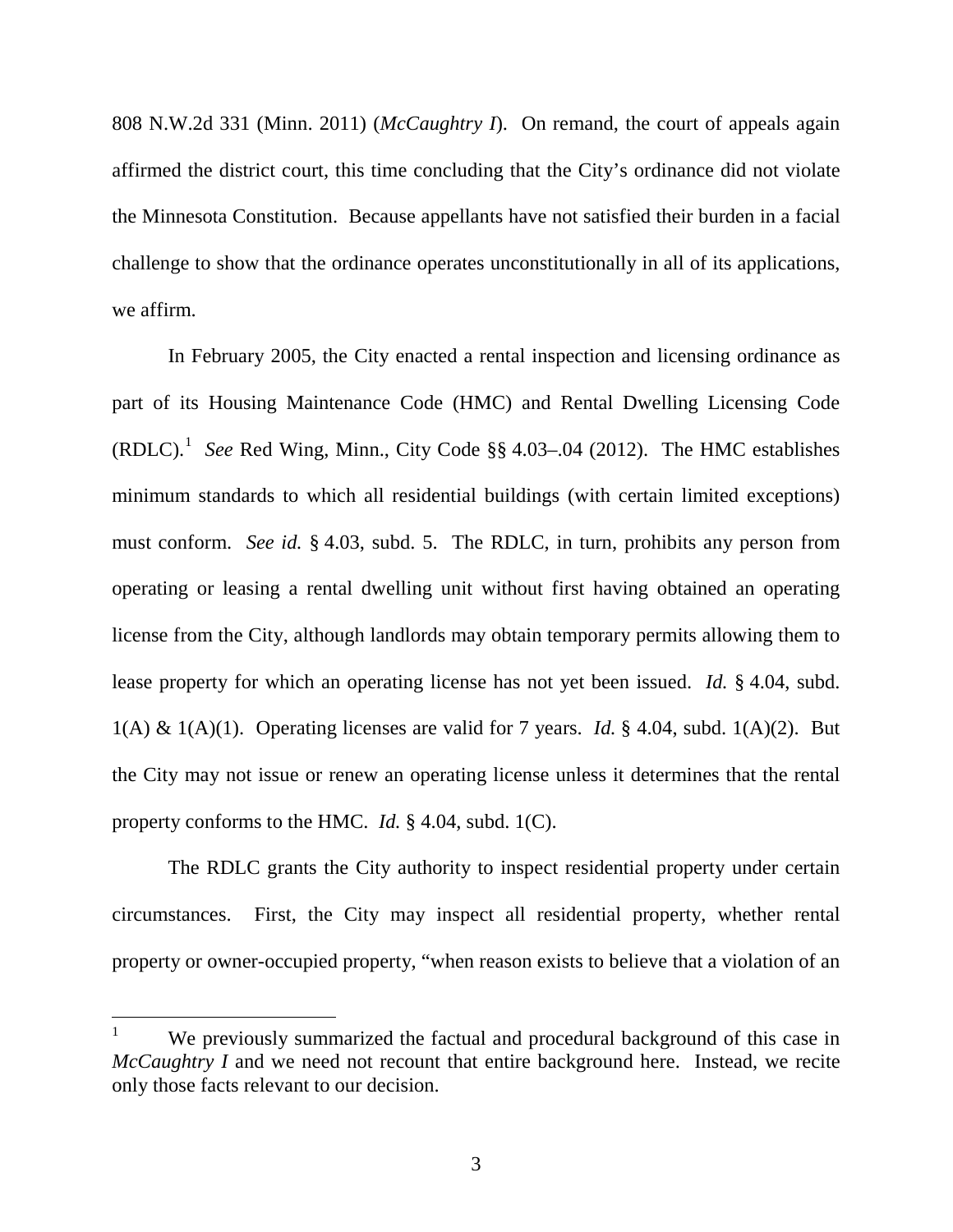applicable subdivision of the HMC exists, has been, or is being committed." *Id.* § 4.04, subd. 1(C) & 1(C)(3). Second, the City may also inspect rental property (1) "upon receipt of a properly executed application for an operating license," *id.*, § 4.04, subd. 1(C)(2), or (2) "on a scheduled basis," *id.* § 4.04, subd. 1(C) & 1(C)(1). The ordinance refers to inspections performed on a scheduled basis or upon receipt of an application for an operating license as "Licensing Inspections." *Id.* § 4.04, subd. 1(C)(2).

When the City conducts a Licensing Inspection, it must first seek consent to inspect from the owner and tenant. *Id.*  $\S$  4.04, subd. 1(C)(8). If consent cannot be obtained, the "City shall seek permission, from a judicial officer through an administrative warrant, for its enforcement officer or his or her agents to conduct an inspection." *Id.* § 4.04, subd. 1(C)(9). The ordinance does not describe the procedures for seeking a warrant or the conditions under which a warrant should be granted. Rather, the ordinance simply provides that "[n]othing in this Code shall limit or constrain the authority of the judicial officer to condition or limit the scope of the administrative warrant." *Id.*

After adoption of the rental inspection and licensing ordinance, the City contacted appellants seeking consent to inspect their rental properties. But appellants refused to consent, and the City sought administrative warrants against them in Goodhue County District Court. Appellants opposed the warrant applications and brought two declaratory judgment actions challenging the RDLC on several grounds. In particular, appellants claimed that the RDLC's warrant procedure violated Article I, Section 10, of the Minnesota Constitution because it authorized the City to obtain a search warrant without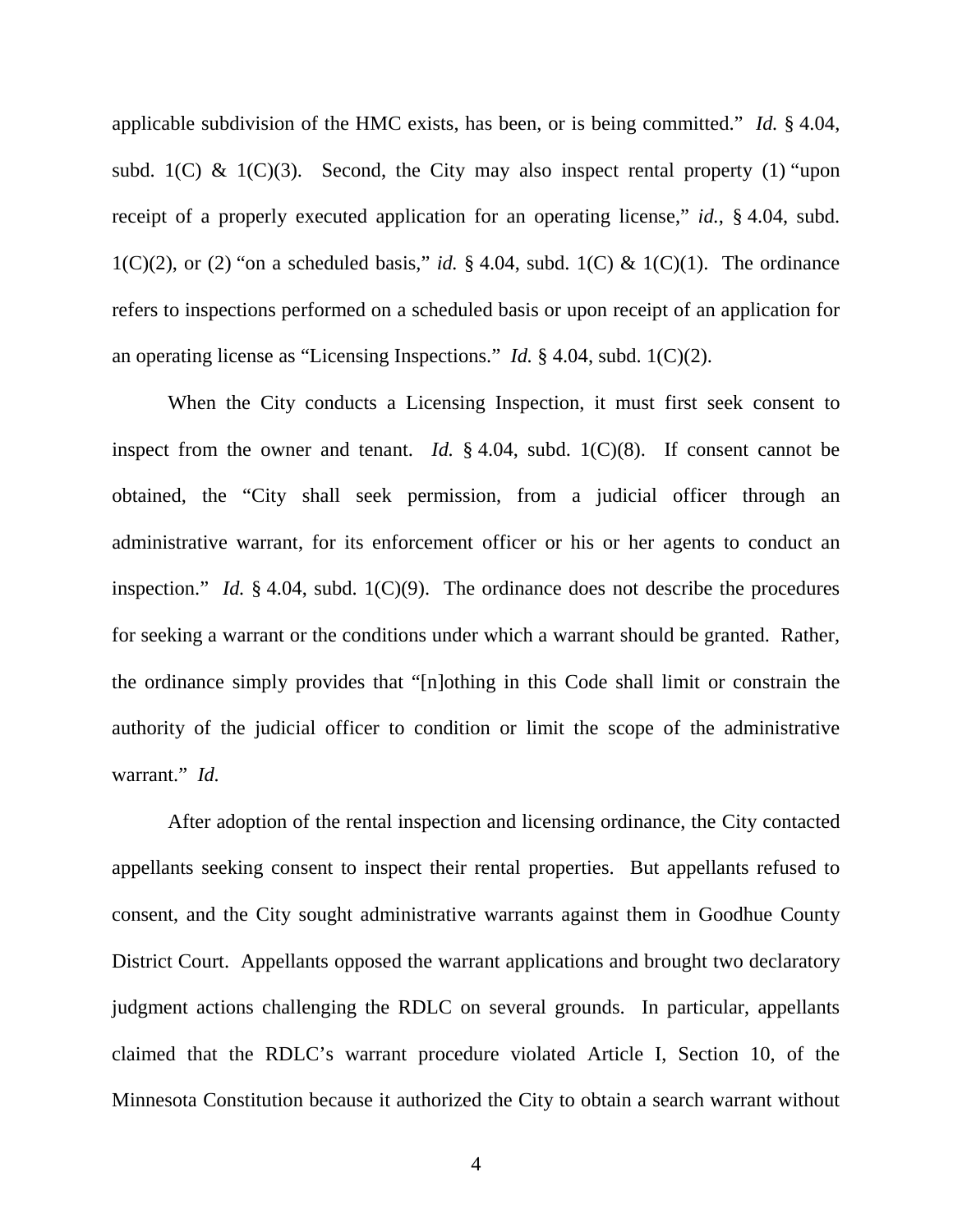individualized suspicion of a housing code violation on appellants' property. Appellants acknowledged that, in *Camara v. Municipal Court*, 387 U.S. 523 (1967), the Supreme Court held that the Fourth Amendment does not require that a warrant to conduct a housing code inspection be based on knowledge of the particular dwelling to be inspected. *Id.* at 538. But appellants argued that the Minnesota Constitution should be interpreted more broadly than its federal counterpart so as to require individualized suspicion before a court may issue an administrative warrant. Appellants' declaratory judgment actions were consolidated with the City's administrative warrant applications. The City moved for summary judgment, challenging both the merits of appellants' constitutional claim and their standing to assert the claim.

The district court denied the City's warrant applications on federal constitutional grounds not relevant here. But the court granted summary judgment to the City on the declaratory judgment claims. The court concluded that, because appellants had not yet had an administrative warrant issued against them, they had "not suffered an injury that is actual or imminent." The district court also noted that "per the plain language of the RDLC," a judge reviewing an application for an administrative warrant "is specifically authorized to condition or limit the scope of the warrant as appropriate." Thus, the district court concluded that an application for an administrative warrant "might possibly be approved in such a manner" that no constitutional violation occurs. But, in the interest of judicial economy, the district court nonetheless considered the merits of appellants' constitutional claim under Article I, Section 10, and denied that claim on the merits.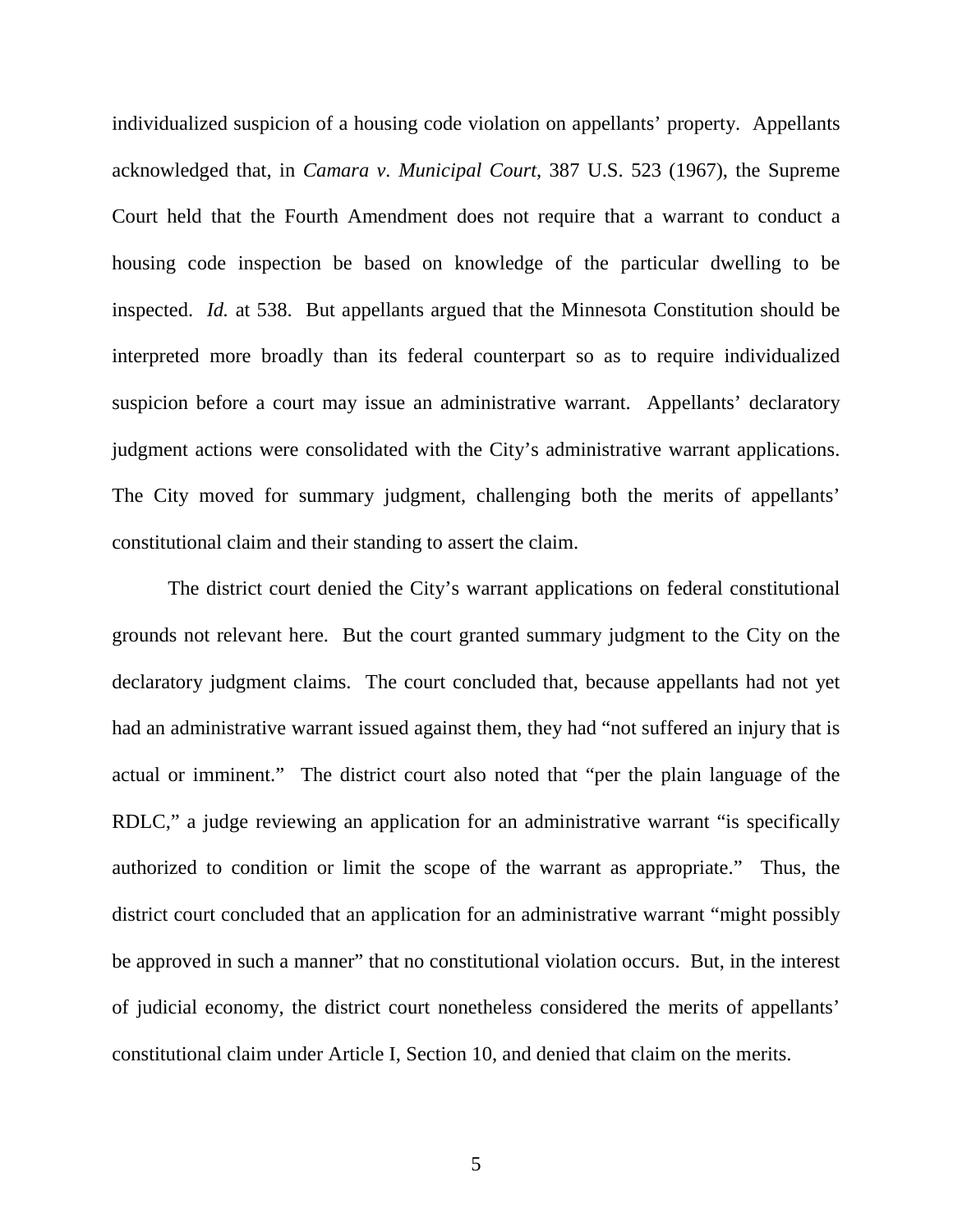Appellants appealed, challenging the district court's ruling on both standing and the merits of their claim under the Minnesota Constitution. The court of appeals affirmed on standing grounds and did not address the merits of the constitutional claim. *See McCaughtry v. City of Red Wing,* No. A10–0332, 2010 WL 3744638, at \*3–4 (Minn. App. Sept. 28, 2010). We granted review and reversed, determining that, because the relevant issue was "when" suit could be brought rather than "who" could bring it, the issue was one of ripeness, not standing. *McCaughtry I*, 808 N.W.2d at 338. We held that appellants' constitutional claim was ripe because they brought a purely legal, facial challenge to the RDLC that does not depend on the development of a factual record. *Id.* at 339. We therefore remanded the matter to the court of appeals for consideration of the merits of the constitutional challenge. *Id.* at 341. On remand, the court of appeals affirmed on the merits. *McCaughtry v. City of Red Wing*, 816 N.W.2d 636 (Minn. App. 2012).

The sole issue in this case is whether, on its face, the RDLC's Licensing Inspections provision violates Article I, Section 10, of the Minnesota Constitution, which prohibits unreasonable searches and seizures. Constitutional interpretation presents a legal question, which we review de novo. *State v. Brooks*, 604 N.W.2d 345, 348 (Minn. 2000). We exercise our power to declare laws unconstitutional "with extreme caution and only when absolutely necessary." *In re Haggerty*, 448 N.W.2d 363, 364 (Minn. 1989). A city "ordinance [is] presumed constitutional, and the burden of proving that [it is] unconstitutional is on the appellants." *Minn. Voters Alliance v. City of Minneapolis*, 766 N.W.2d 683, 688 (Minn. 2009).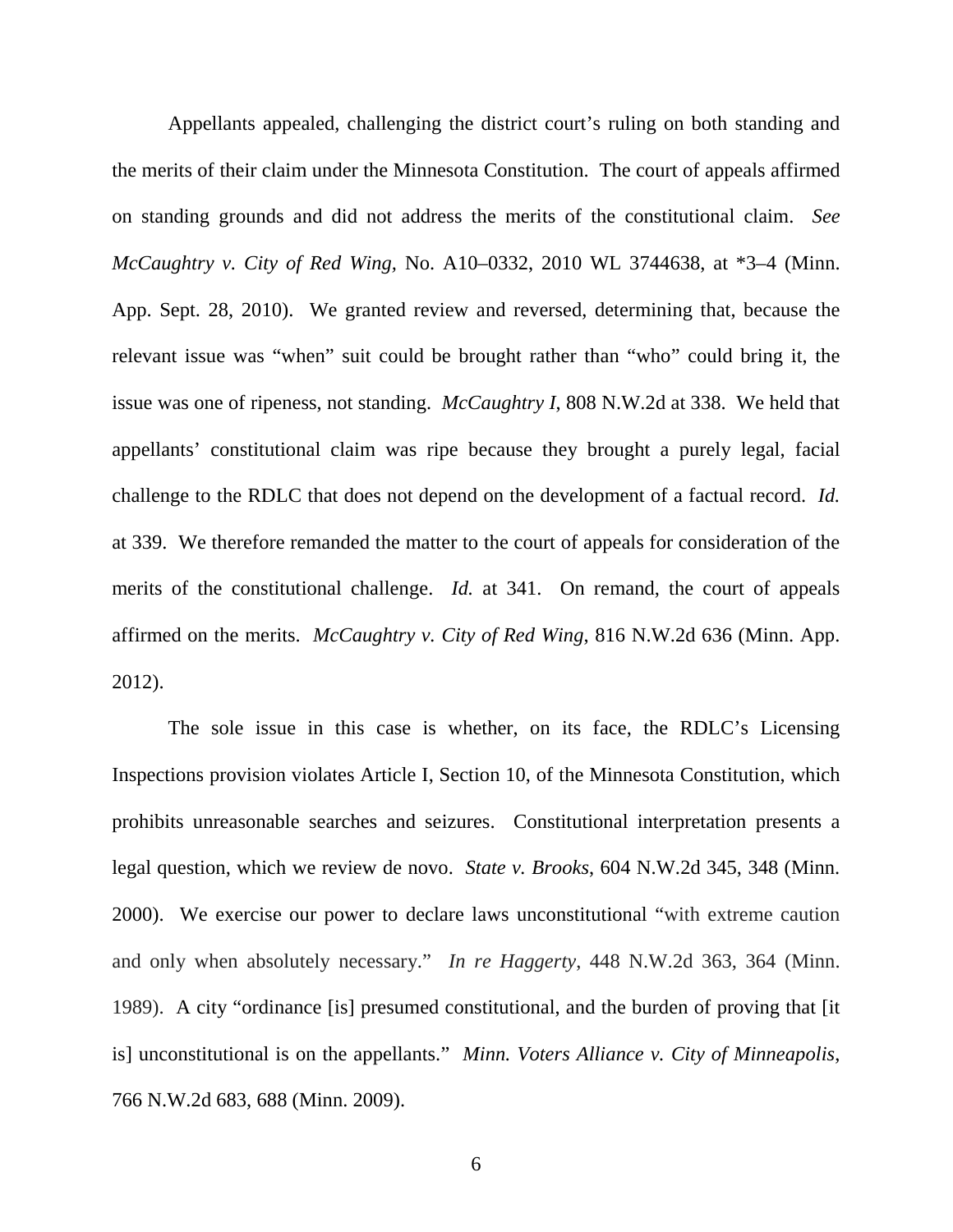Because an administrative warrant has not yet been issued against them, appellants challenge the City's ordinance on its face, rather than as applied. We have stated that "in a facial challenge to constitutionality, the challenger bears the heavy burden of proving that the legislation is unconstitutional in all applications." *Id.* at 696; *see also United States v. Salerno*, 481 U.S. 739, 745 (1987) (a facial challenge is "the most difficult challenge to mount successfully, since the challenger must establish that no set of circumstances exists under which the Act would be valid"); *McCaughtry I*, 808 N.W.2d at 339 (stating that a "facial challenge asserts that a law '*always* operates unconstitutionally' " (quoting *Black's Law Dictionary* 261 (9th ed. 2009)). The Supreme Court explained the rationale for this heavy burden:

Facial challenges are disfavored for several reasons. Claims of facial invalidity often rest on speculation. As a consequence, they raise the risk of premature interpretation of statutes on the basis of factually barebones records. Facial challenges also run contrary to the fundamental principle of judicial restraint that courts should neither anticipate a question of constitutional law in advance of the necessity of deciding it nor formulate a rule of constitutional law broader than is required by the precise facts to which it is to be applied. Finally, facial challenges threaten to short circuit the democratic process by preventing laws embodying the will of the people from being implemented in a manner consistent with the Constitution.

*Wash. State Grange v. Wash. State Republican Party*, 552 U.S. 442, 450-51 (2008) (citations omitted) (internal quotation marks omitted). Thus, if we identify a single situation in which the RDLC's Licensing Inspection provision might be applied constitutionally, appellants' facial challenge fails. *See Minn. Voters Alliance*, 766 N.W.2d at 694 (stating that "[i]n a facial challenge, once a constitutional application is identified, it is inappropriate to speculate regarding other hypothetical circumstances that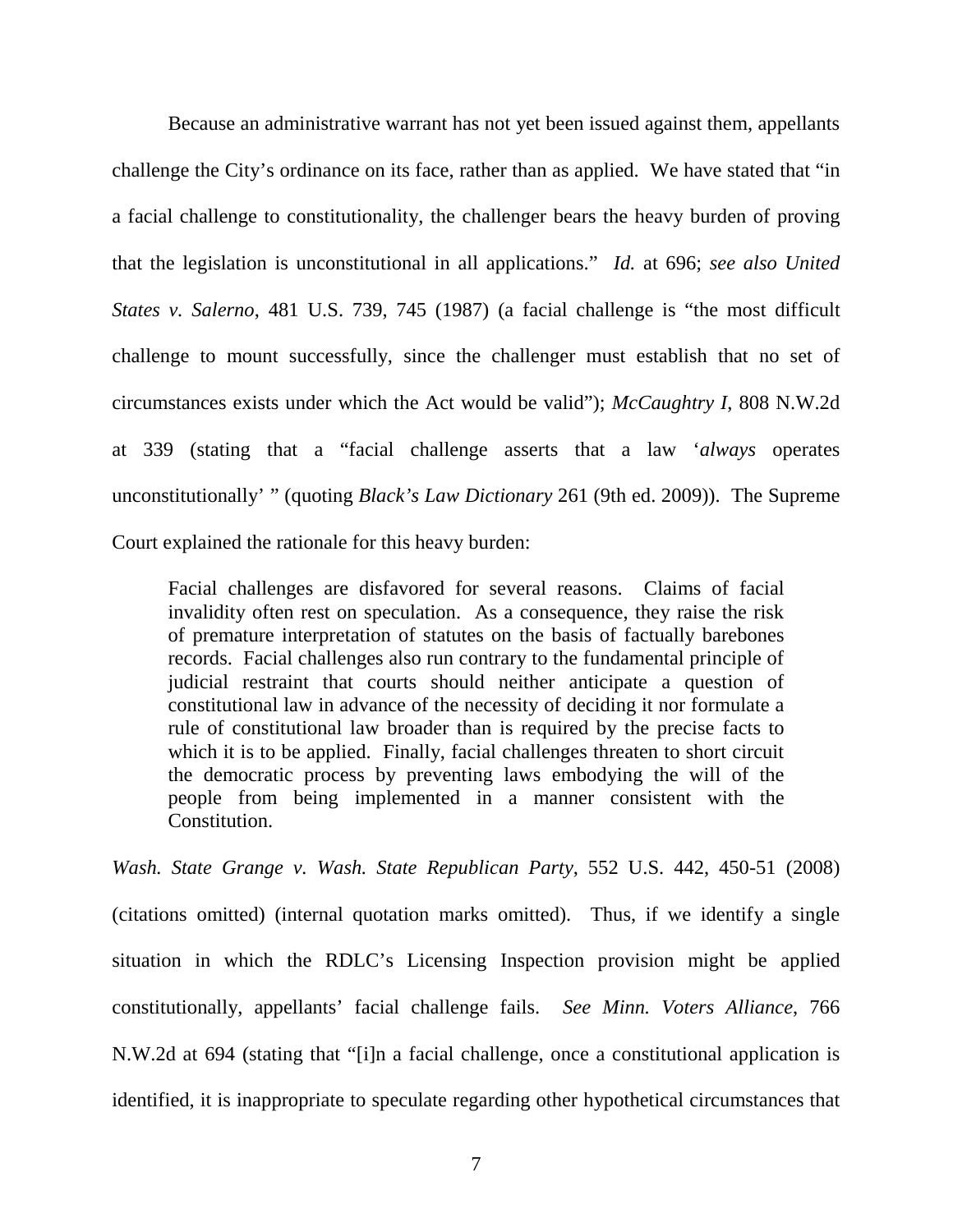might arise"); Michael C. Dorf, *Facial Challenges to State and Federal Statutes*, 46 Stan. L. Rev. 235, 241 (1994) ("Under the 'no set of circumstances' test, the government need only produce an example in which the statute could be applied constitutionally to defeat the facial challenge.").

The crux of appellants' constitutional challenge is that the ordinance allows the City to obtain warrants to conduct Licensing Inspections without any individualized suspicion of a housing code violation. Whether the Minnesota Constitution requires individualized suspicion for housing code searches is an unsettled question. As discussed above, in order for us to resolve that question in the context of a facial challenge, appellants must first show that resolution of the question in their favor would render the ordinance unconstitutional in all of its applications. Stated differently, appellants must demonstrate that *every* warrant to conduct a Licensing Inspection under the RDLC will be issued without individualized suspicion. If a situation in which individualized suspicion might be required for a Licensing Inspection can be identified, then, even under appellants' interpretation of the constitution, the ordinance would not be unconstitutional in all its applications and their facial challenge would fail.

Appellants argue that we endorsed the use of a facial challenge to the ordinance in our ruling in *McCaughtry I*. Appellants also argue that they can meet their burden in this case "because the text of the ordinance itself plainly authorizes 'administrative warrants'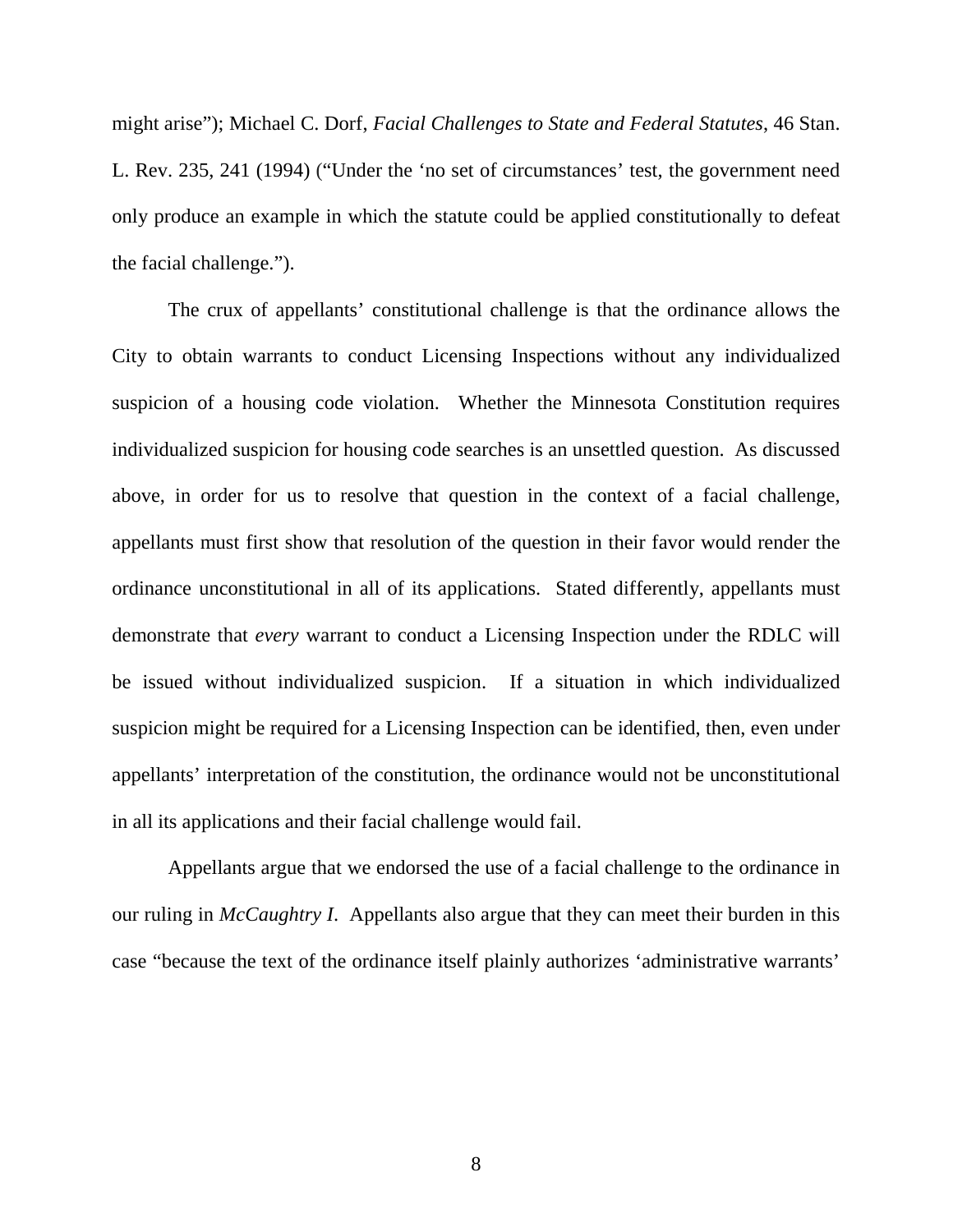instead of warrants requiring traditional probable cause."<sup>[2](#page-2-0)</sup> The City argues that appellants cannot meet their heavy burden because the RDLC does not preclude a judge from requiring individualized suspicion before issuing a warrant and thus, even under appellants' interpretation of Article I, Section 10, the ordinance is capable of being applied in a constitutional fashion.

We begin with appellants' claim that our decision in *McCaughtry I* is dispositive. In *McCaughtry I*, we held that appellants' claim was ripe because their facial challenge presented "a purely legal question that does not require the development of a factual record." 808 N.W.2d at 339. Because their challenge raised a "constitutional issue that . . . is neither hypothetical nor abstract," we concluded that "there [wa]s no reason to delay resolution of the constitutional question[]." *Id.* at 339-40. We also rejected the City's argument that the case was not ripe because a judge acts as gatekeeper for the issuance of an administrative warrant:

In arguing that appellants' claims here are not justiciable, the City also relies on the fact that "a judge always stands between the City and its

<span id="page-8-0"></span> $2^2$  Appellants' facial challenge asserts that the RDLC is unconstitutional because it does not comply with probable cause requirements. But the term "probable cause" in this context is imprecise. In *Camara*, the Supreme Court held under the federal constitution that administrative search warrants must be based on "probable cause," but that the probable cause required in this context means only that "reasonable legislative or administrative standards for conducting an area inspection are satisfied with respect to a particular dwelling." 387 U.S. at 538. According to the Court, probable cause does "not necessarily depend upon specific knowledge of the condition of the particular dwelling." *Id.* Therefore, the most accurate understanding of appellants' complaint is not that the RDLC is unconstitutional because Licensing Inspections lack "probable cause" (as that term is defined in *Camara*), but because Licensing Inspections are conducted without *individualized suspicion (i.e.,* traditional probable cause*).* Therefore, we use the phrase "individualized suspicion" throughout this opinion rather than "probable cause."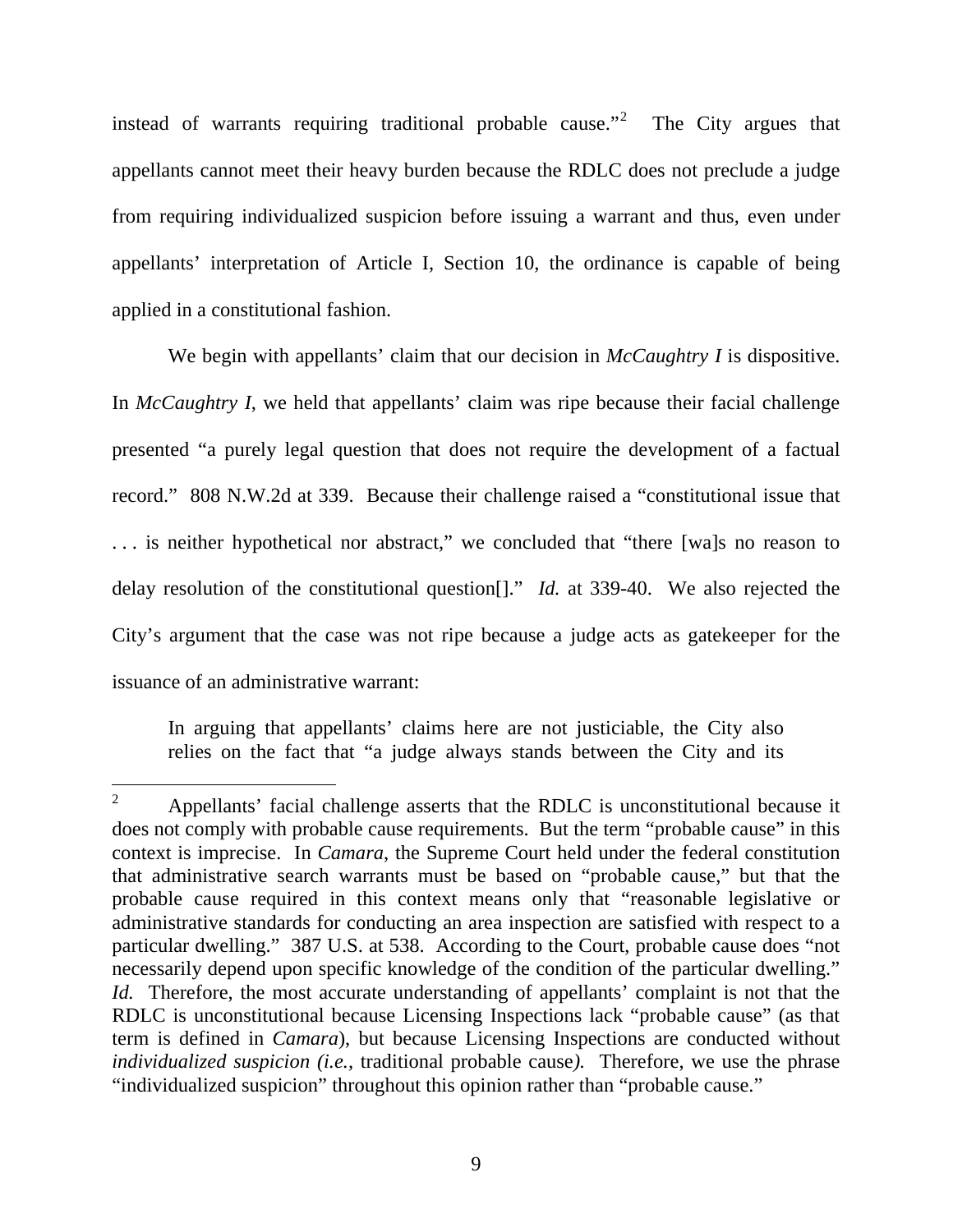ability to conduct any inspection of Plaintiffs' properties." However, there is no probable cause or other standard set out in the ordinance, and the City essentially is arguing that appellants must wait and hope that a judge will "write in" the correct constitutional limitations on the warrant power. The possibility that a judge might in the future limit the City's administrative warrant application to ensure that the warrant comports with the Minnesota Constitution does not make the challenge here premature.

*Id.* at 341.

But *McCaughtry I* dealt with the specific issue of whether appellants' claims were unripe because a warrant had not yet been issued against them. Ripeness goes to the issue of justiciability, which is a threshold question in every case because it determines whether a court has jurisdiction to pass on the constitutionality of a law and issue a declaratory judgment. *See Kennedy v. Carlson*, 544 N.W.2d 1, 6 (Minn. 1996) ("A justiciable controversy must exist before Minnesota courts have jurisdiction to issue a declaratory judgment regarding the constitutionality of a statute."); *see also Warth v. Seldin*, 422 U.S. 490, 498 (1975). Because the issue of justiciability goes to a court's power to hear a case at all, it is a separate and distinct question from the merits of the suit. We recognized this in *McCaughtry I* when we stated that, "[b]ecause the issue raised in this court is one of justiciability, 'we need not reach the merits of the underlying controversy at this time.' " 808 N.W.2d at 341 (quoting *Holiday Acres No. 3 v. Midwest Fed. Sav. & Loan Ass'n of Minneapolis*, 271 N.W.2d 445, 447 (Minn. 1978)). Therefore, our statement in *McCaughtry I* that "there [wa]s no reason to delay resolution of the constitutional question[]" must be read in context. Likewise, although we held in *McCaughtry I* that the ability of a judge to limit the issuance of a warrant did not render a court without power to consider a facial challenge to the ordinance, we did not hold that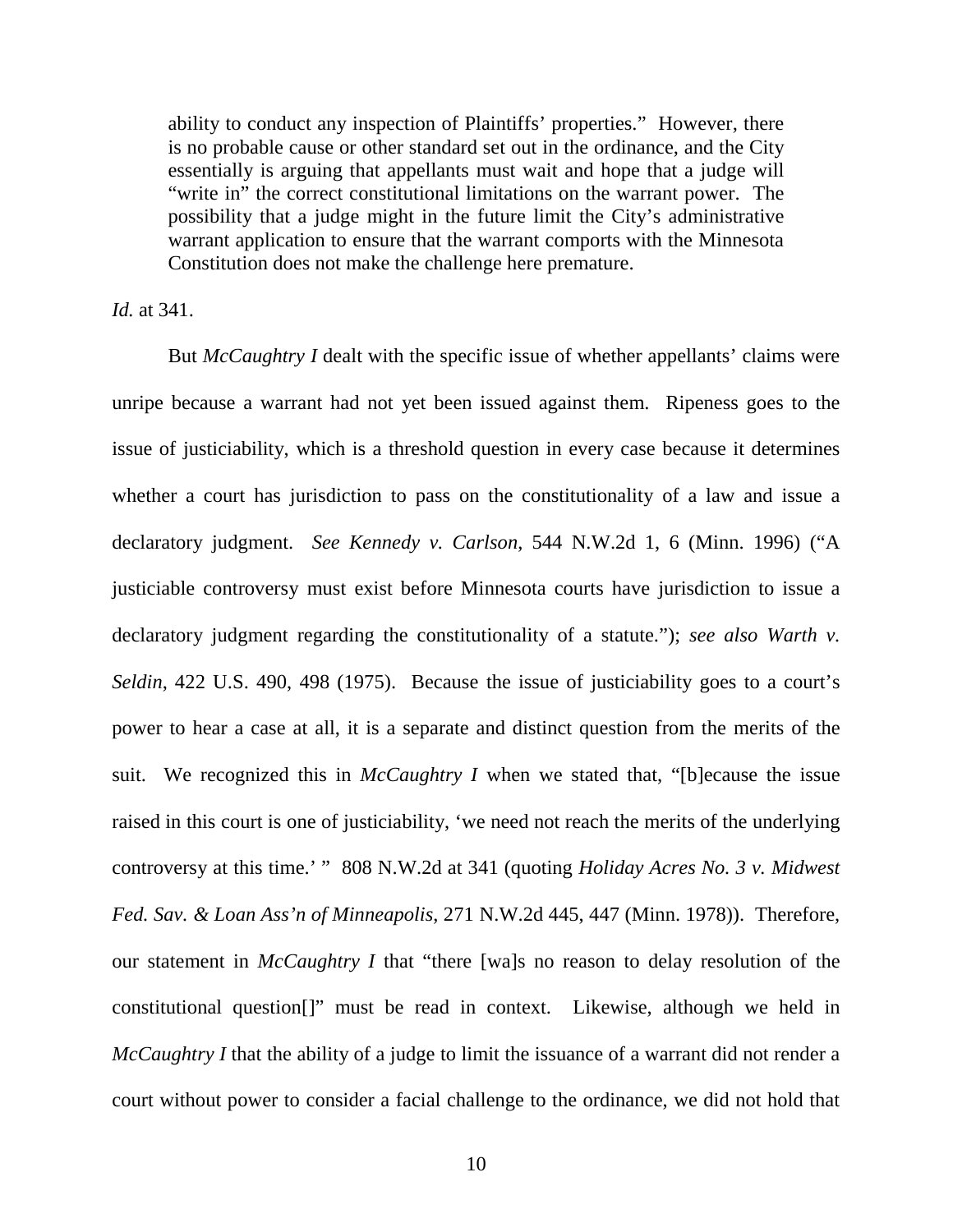appellants could or would be able to meet the requirements for a successful facial challenge on the merits. Accordingly, we reject appellants' argument that *McCaughtry I* is dispositive and controls here.

The present appeal is the first time that we have examined the *merits* of the facial challenge, and the first time we have considered the question of whether appellants can show that the RDLC is unconstitutional in all of its applications. Therefore, we turn to appellants' argument based on the text of the ordinance itself. The RDLC distinguishes between two types of inspections. First, both rental and owner-occupied property may be inspected for cause "when reason exists to believe that a violation of an applicable subdivision of the HMC exists, has been, or is being committed." Red Wing, Minn., City Code § 4.04, subd. 1(C) & 1(C)(3). Second, rental property may also be subjected to Licensing Inspections "on a scheduled basis," *id.* § 4.04, subd. 1(C) & 1(C)(1), or "upon receipt of a properly executed application for an operating license," *id.* § 4.04, subd. 1(C)(2). The RDLC explicitly requires that inspections for cause be based on individualized suspicion of a housing code violation, whereas Licensing Inspections contain no similar textual requirement. From this structure, appellants argue that the RDLC clearly contemplates that Licensing Inspections will occur without individualized suspicion. Moreover, appellants note that the RDLC uses the term "administrative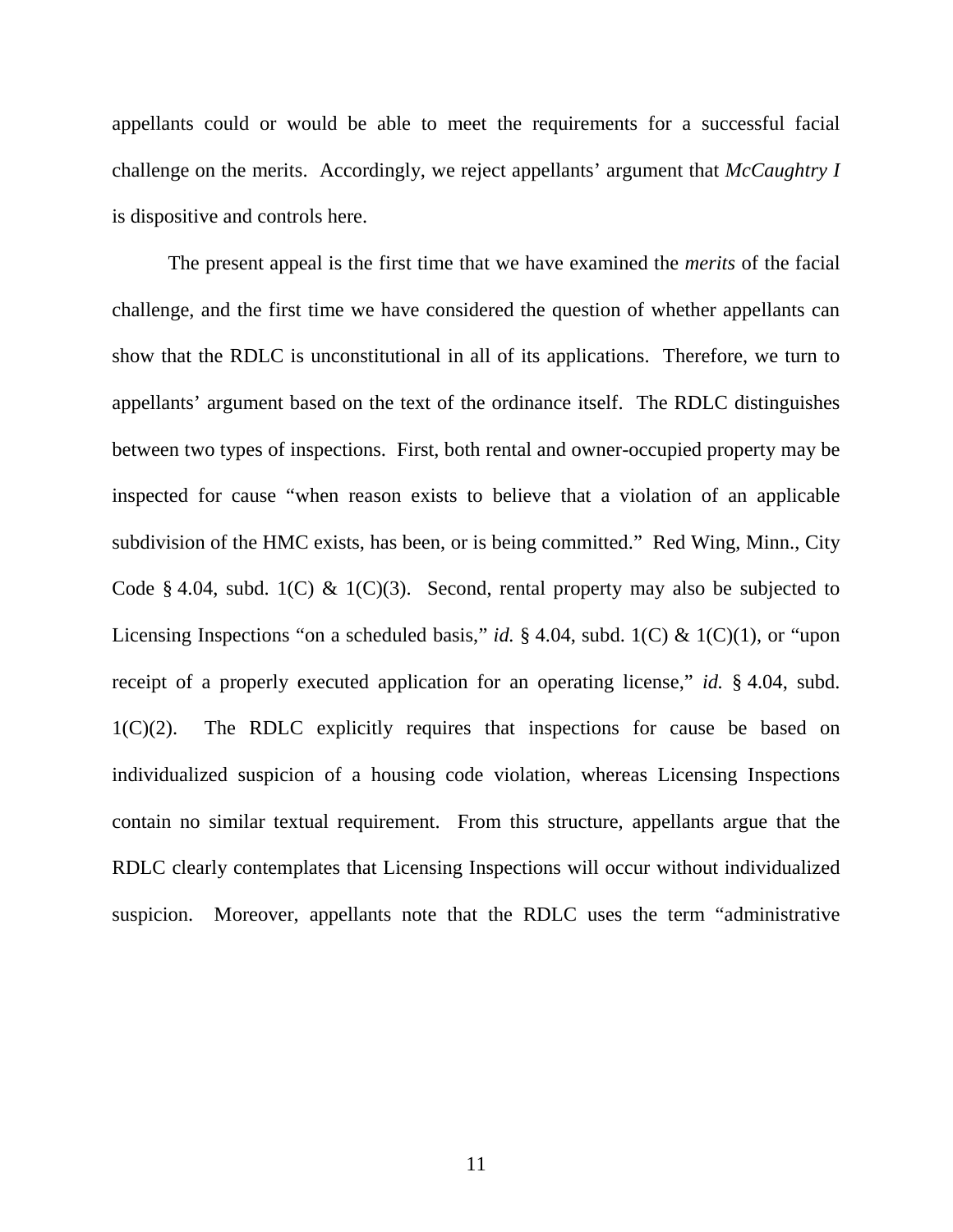warrant," which they argue is, by definition, a warrant issued without individualized suspicion.<sup>[3](#page-8-0)</sup>

But the fact that the ordinance does not expressly require individualized suspicion for Licensing Inspections is not determinative of appellants' facial challenge. Appellants must show that *all* warrants to conduct Licensing Inspections are issued without individualized suspicion. This they cannot do because, although the ordinance does not *require* individualized suspicion, it does not *preclude* a district court from requiring that the City establish individualized suspicion before a warrant will issue. On the contrary, as the City points out, the ordinance expressly provides that "[n]othing in this Code shall limit or constrain the authority of the judicial officer to condition or limit the scope of the administrative warrant." Red Wing, Minn., City Code § 4.04, subd. 1(C)(9). The reference to the district court's authority to "condition ... the administrative warrant" demonstrates that—regardless of whether the ordinance authorizes suspicionless searches—the court retains the power to require individualized suspicion in any given case. And if a court may require individualized suspicion in a particular case, then we cannot, applying appellants' constitutional standard, say that the ordinance is

<span id="page-11-0"></span> <sup>3</sup> Black's Law Dictionary defines an "administrative warrant" as "[a] warrant issued by a judge at the request of an administrative agency . . . sought to conduct an administrative search." *Black's Law Dictionary* 1722 (9th ed. 2009). An "administrative search" is defined in turn as "[a] search of public or commercial premises carried out by a regulatory authority to enforce compliance with health, safety, or security regulations. The probable cause required for an administrative search is less stringent than that required for a search incident to a criminal investigation." *Id.* at 1468.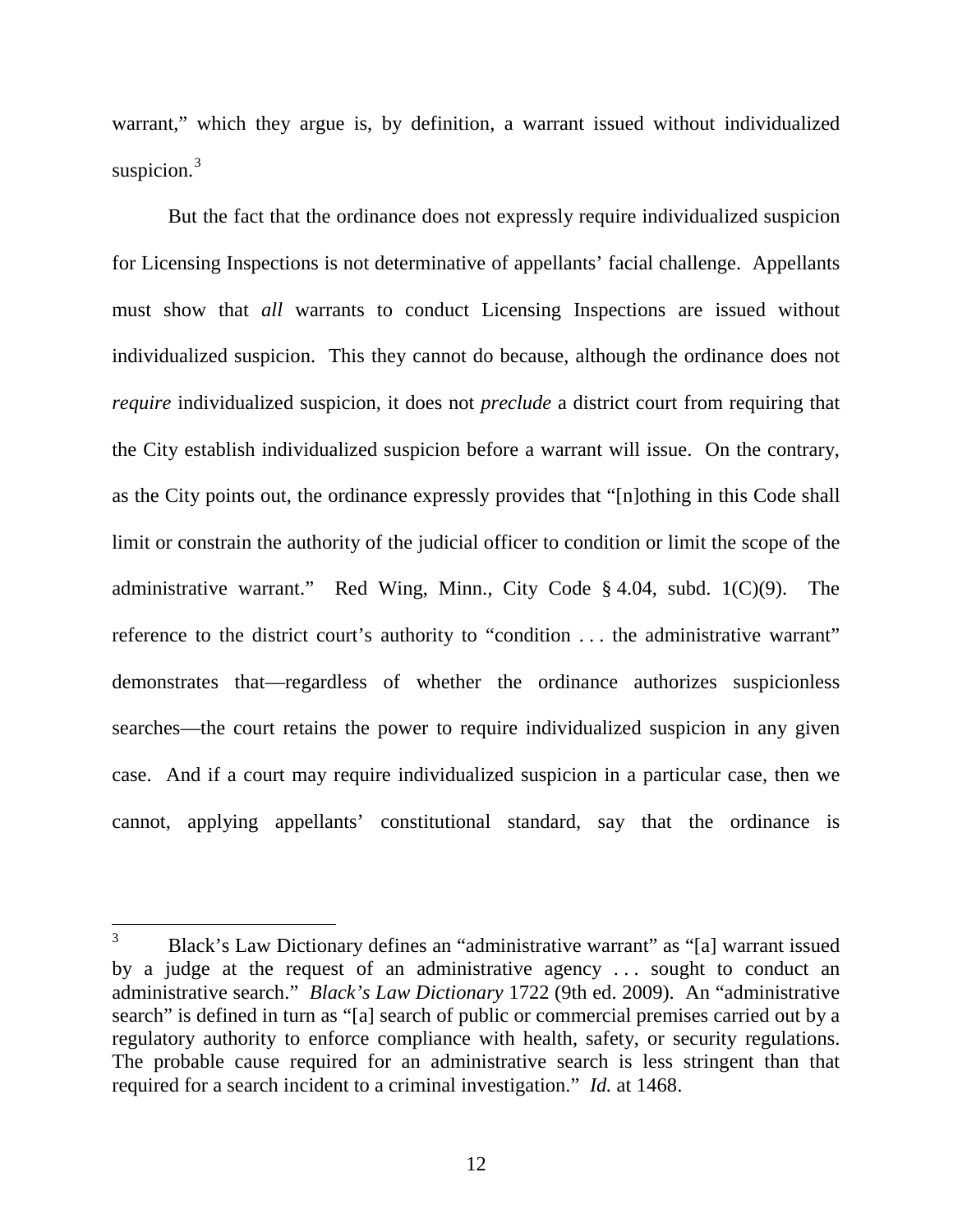unconstitutional in all of its applications. *See McCaughtry I*, 808 N.W.2d at 339-40; *Minn. Voters Alliance*, 766 N.W.2d at 694-96.

Appellants argue that their facial challenge should not fail "simply because a judge might disregard the ordinance's text and impose requirements beyond those actually in the law." We disagree. Contrary to appellants' characterization, a district court that requires individualized suspicion would not be disregarding the text of the ordinance, but rather would be exercising its authority under the ordinance to "condition ... the administrative warrant." In analyzing a facial challenge, we may "presume any narrowing construction or practice to which the law is 'fairly susceptible.' " *City of Lakewood v. Plain Dealer Pub. Co.*, 486 U.S. 750, 770 n.11 (1988) (citation omitted); *see also Reno v. Am. Civil Liberties Union*, 521 U.S. 844, 884 (1997). We do so because a facial challenge circumvents the opportunity for individual courts interpreting a law to apply "a limiting construction to avoid constitutional questions." *See Wash. State Grange*, 552 U.S. at 450. In this case, the RDLC's text is susceptible to a limiting construction that allows district courts to require individualized suspicion in any given case.

In sum, we conclude that the RDLC's warrant mechanism for Licensing Inspections can be applied constitutionally, even under appellants' view of the law, because a district court may require individualized suspicion before issuing a warrant in a particular case. Because the law can be applied constitutionally, appellants' facial challenge fails and we must affirm the court of appeals. We need not decide the unsettled question of whether the Minnesota Constitution prohibits the issuance of an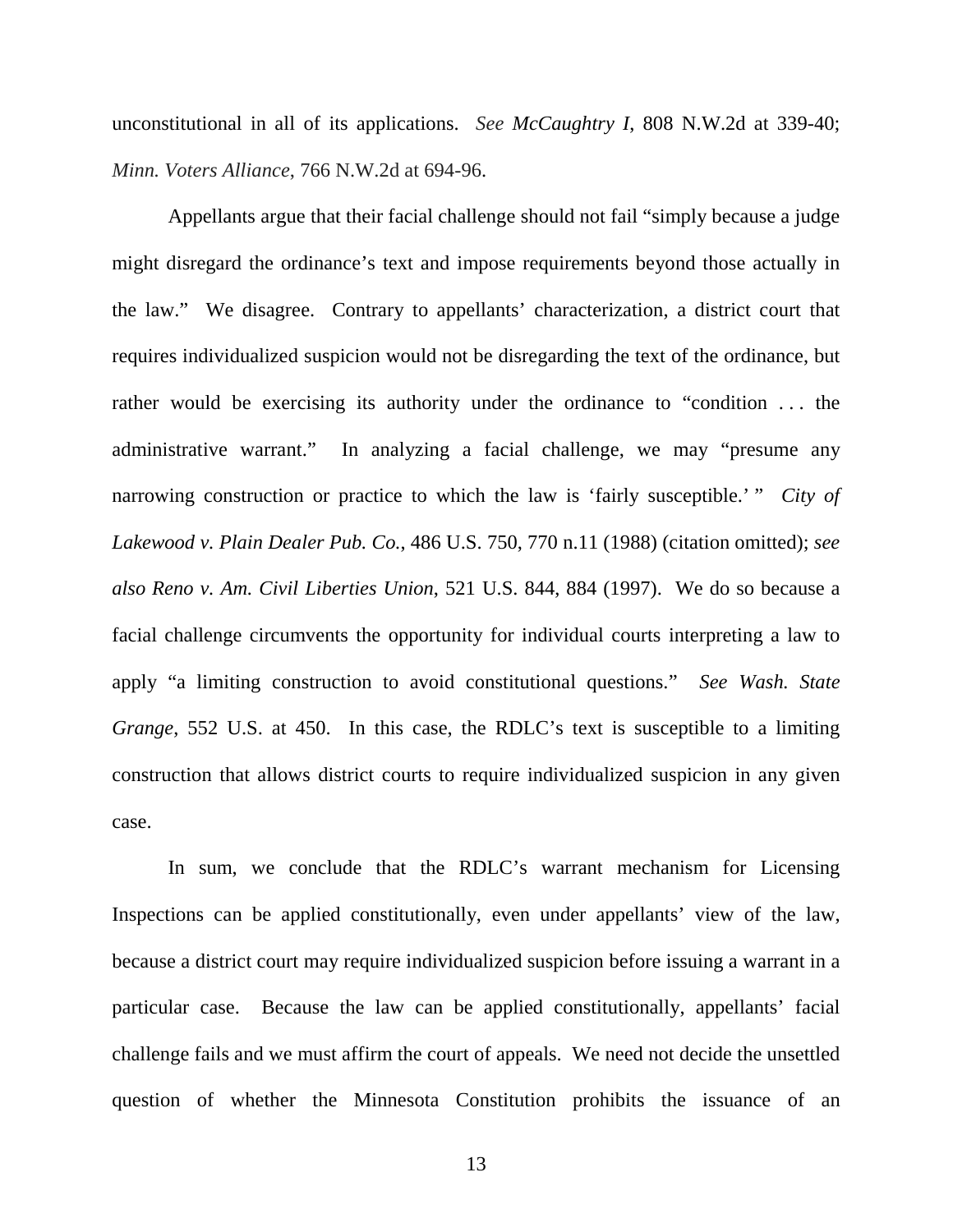administrative warrant under the Red Wing Licensing Inspection ordinance absent some individualized suspicion of a housing code violation, and we express no opinion on whether appellants' argument could succeed on an as-applied basis.

Affirmed.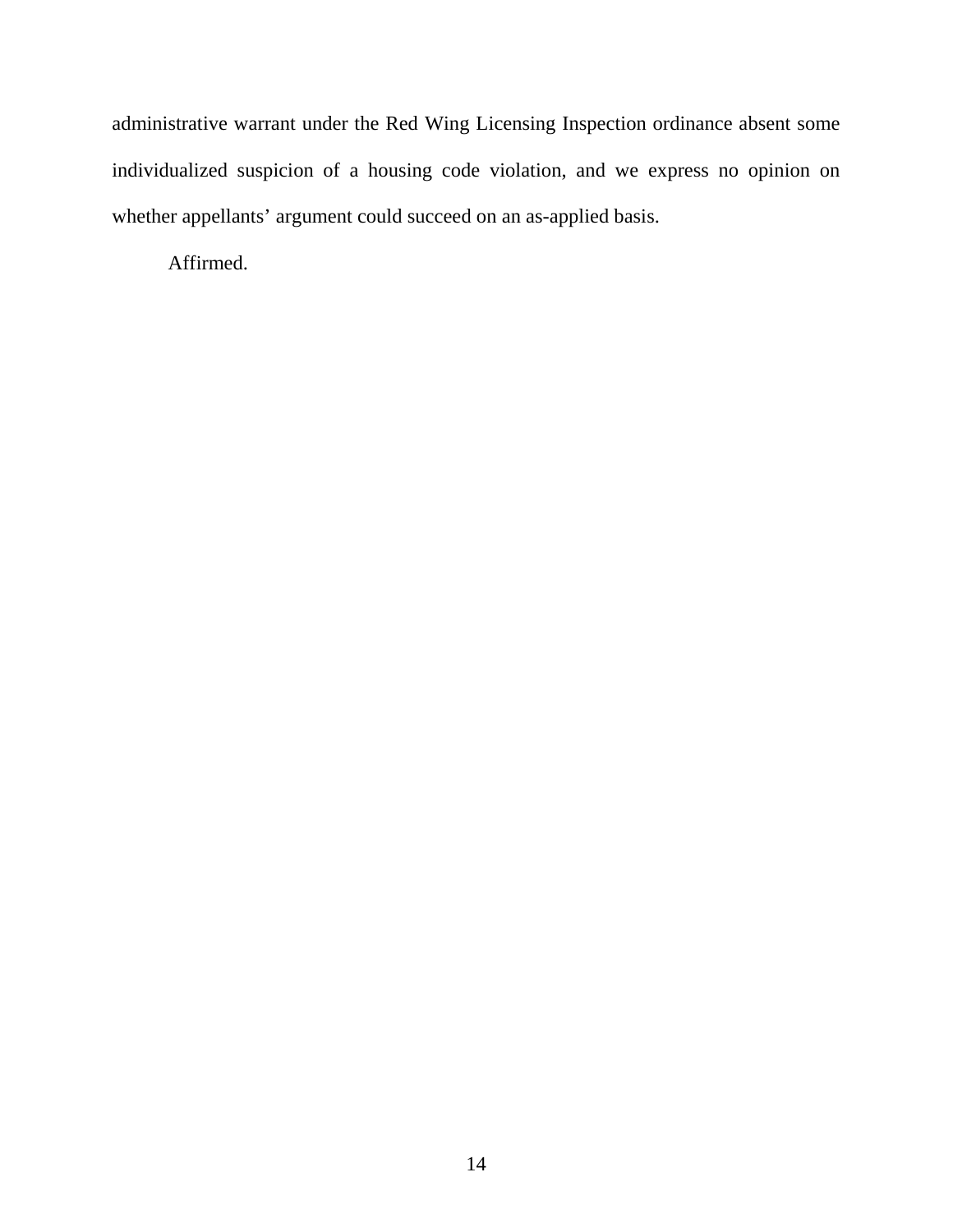#### C O N C U R R E N C E

ANDERSON, Paul H., Justice (concurring).

"I have got to say, that's a good no-call." Phil Simms CBS Sports Announcer Super Bowl XLVII February 3, 2013

I concur with the result reached by the court. When subjected to a facial challenge under Minnesota's Constitution, the City of Red Wing's rental inspection and licensing ordinance passes constitutional muster, but only by the skin of its teeth. What our court does today is make a "good no-call" on a close issue of constitutional law. This is the way it should be when we are rendering a decision on whether a legislative act is repugnant to our constitution.

The majority does an excellent job of explaining the reasons behind our traditional reluctance to declare a legislative act unconstitutional. This reluctance is especially appropriate when we are considering whether, on its face, a legislative act like the Licensing Inspections provision in the Rental Dwelling Licensing Code (RDLC) violates article I, section 10, of the Minnesota Constitution. Article I, section 10, prohibits unreasonable searches and seizures. Facial challenges like the one before us today are disfavored because they often rest on speculation, and thus require a showing that, when applied, the legislative or executive act being questioned will " 'always operate[] unconstitutionally.' " *McCaughtry v. City of Red Wing*, 808 N.W.2d 331, 339 (Minn. 2011) (quoting *Black's Law Dictionary* 261 (9th ed. 2009)) (emphasis omitted). Operating within constitutional restraints grounded in the concept of the separation of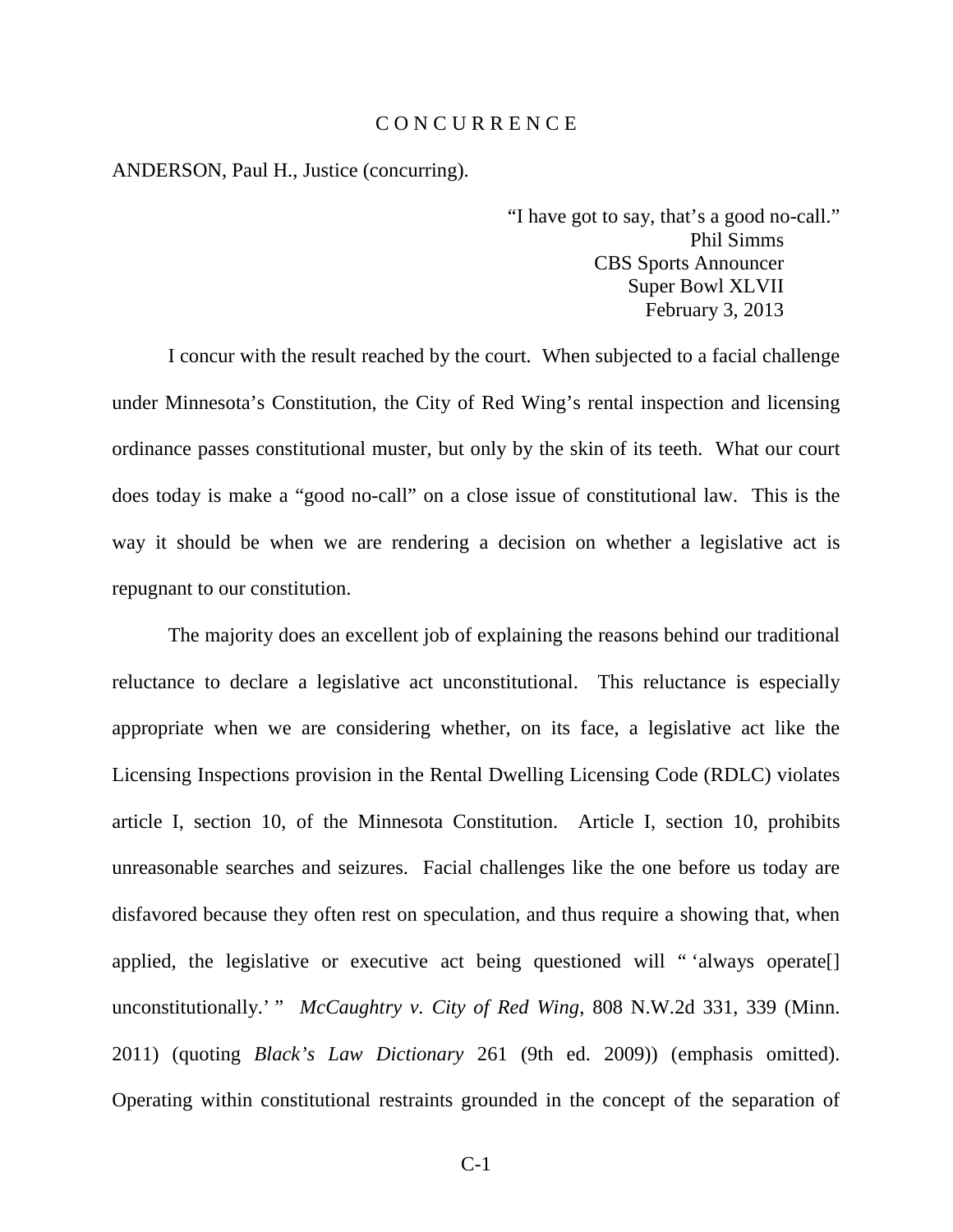powers, we must approach a constitutional challenge to the exercise of powers by one of the other two branches of government with restraint and with "much delicacy." *See Fletcher v. Peck*, 6 Cranch 87, 128 (1810). We must "seldom, if ever . . . in a doubtful case" hold that another branch of government has "transcended its powers" such that its acts are "to be considered as void." *Id*.

Chief Justice John Marshall, the fourth Chief Justice of the United States Supreme Court, articulated this fundamental principle of constitutional law and judicial review more than two centuries ago when he said:

The question, whether a law be void for its repugnancy to the constitution, is at all times a question of much delicacy, which ought seldom, if ever, to be decided in the affirmative, in a doubtful case. The court, when impelled by duty to render such a judgment, would be unworthy of its station, could it be unmindful of the solemn obligations which that station imposes. But it is not on slight implication and vague conjecture that the legislature is to be pronounced to have transcended its powers, and its acts to be considered as void. The opposition between the constitution and the law should be such that the judge feels a clear and strong conviction of their incompatibility with each other.

*Id*. Under this long-standing and firmly-established precedent, we are to exercise restraint when reviewing a legislative act to determine whether that act is repugnant to the constitution. Applying Chief Justice Marshall's precedent from more than two centuries ago, I believe that our court has acted properly in deciding the case before us today.

Notwithstanding my agreement with the result reached by the court, my concern regarding the validity of the City's ordinance as applied to the citizens of Red Wing is the reason I write separately. The City's ordinance survives a facial challenge because it contains a provision that, when a citizen of Red Wing withholds consent to an inspection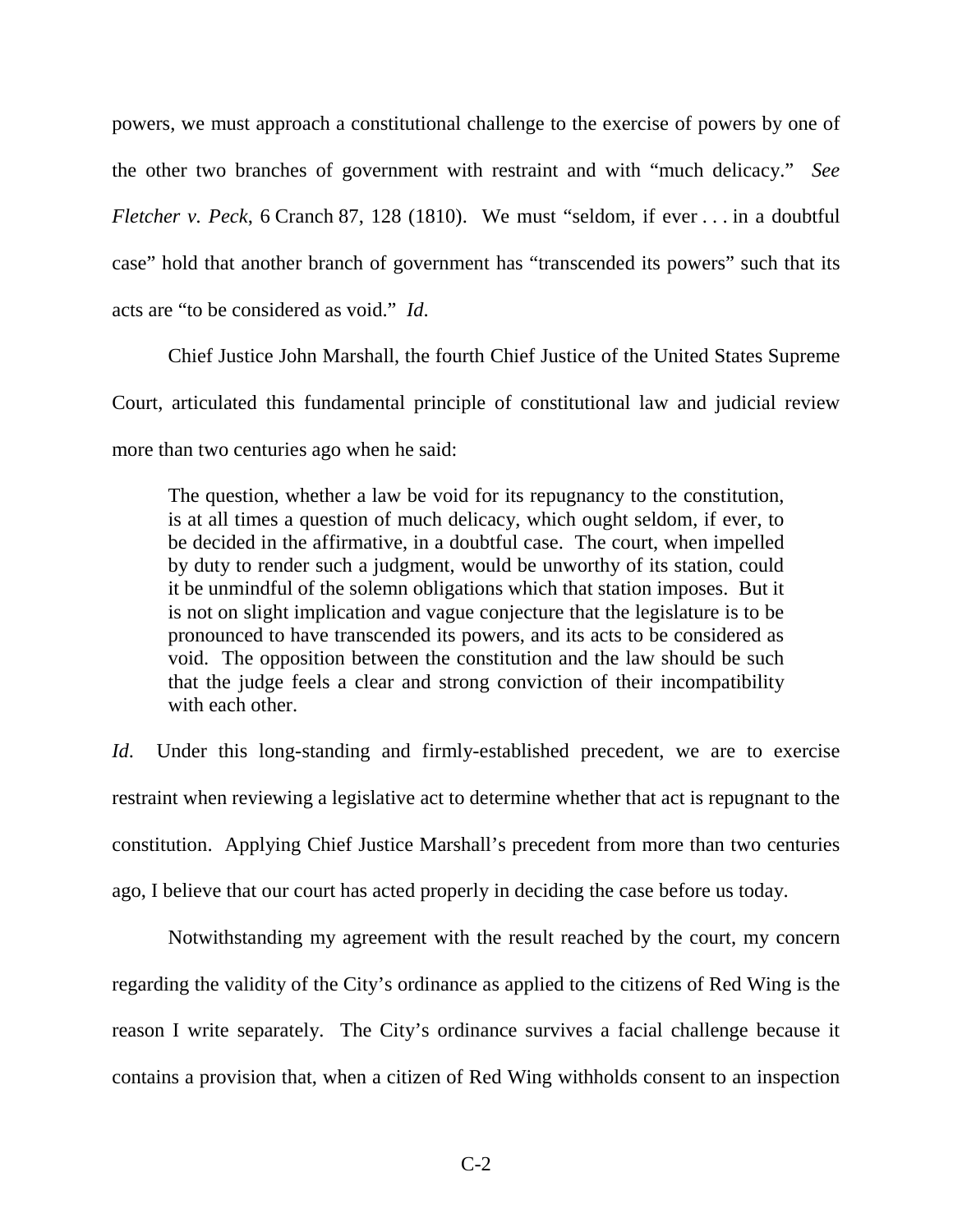under the ordinance, the City must seek permission "from a judicial officer through an administrative warrant" before the City can proceed with an inspection. Red Wing, Minn., City Code § 4.04, subd. 1(C)(9) (2012). Even though the ordinance does not require individualized suspicion before the City can make an inspection, there is nothing in the ordinance that prohibits a judicial officer—the district court—from requiring that the City establish this level of suspicion before a warrant is issued. Therefore, because a judicial officer may require individualized suspicion, I am able to agree that the ordinance is not unconstitutional in *all* of its applications and, thus, it survives this facial challenge.

But I also conclude that the city officials and judicial officers charged with providing oversight of the City's use of administrative warrants must proceed in a diligent and exacting manner in order to avoid violating the rights of Red Wing's citizens under both the federal and state constitutions. If the city officials and judicial officers do not proceed properly, the City runs a substantial risk of having its ordinance invalidated in an as-applied challenge.

My conclusion as to the vulnerability of the ordinance to an as-applied challenge is bolstered by the fact that, to date, the Goodhue County District Court has on three occasions rejected requests by the City for the issuance of an administrative warrant. On the one hand, this result is heartening because judicial oversight of the application of the City's ordinance is not only required by the ordinance but is necessary for the ordinance to pass constitutional muster. Judicial oversight is critical because I conclude that the Minnesota Constitution prohibits the issuance of an administrative warrant to conduct a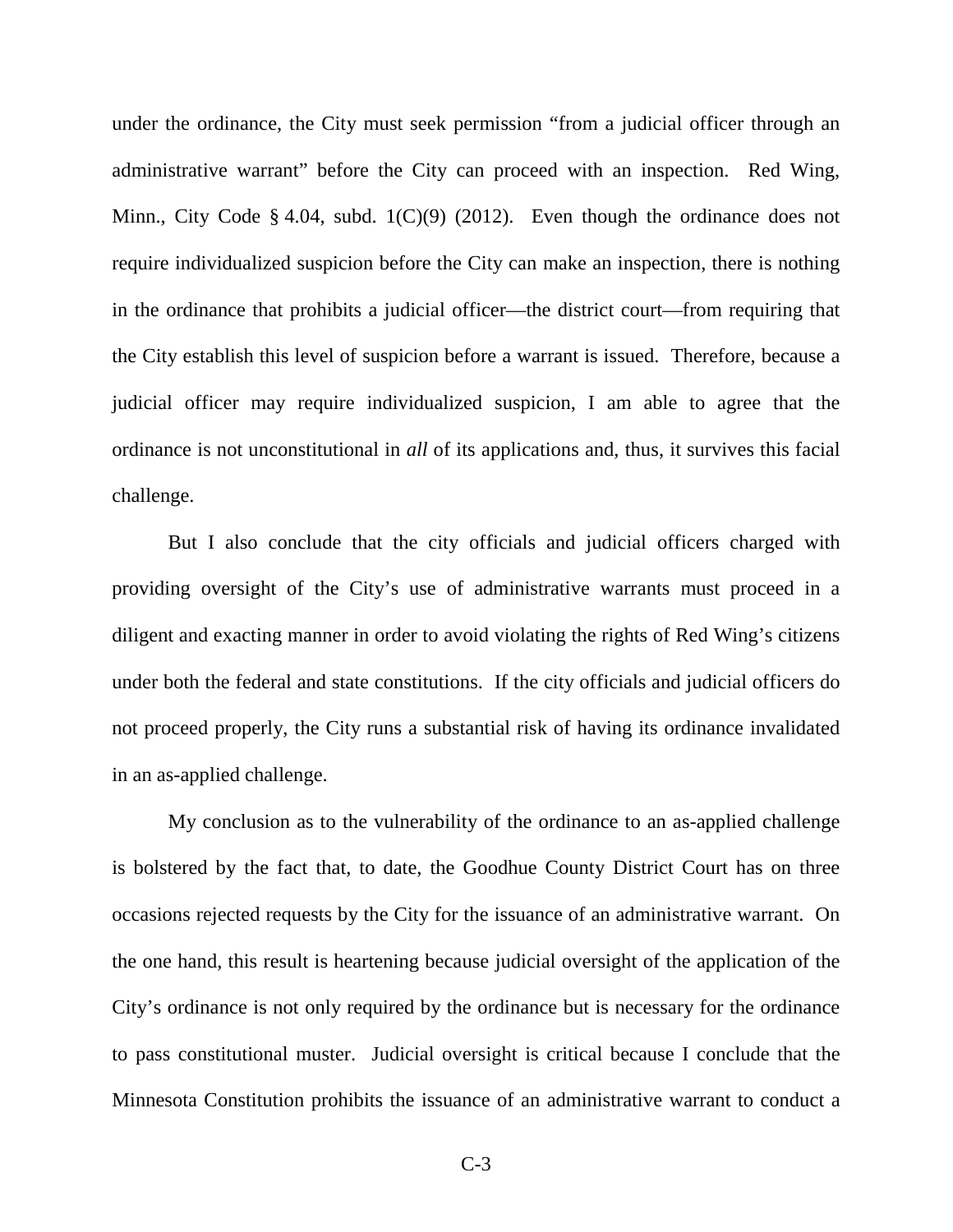housing inspection unless there has been some showing of individualized suspicion of a housing code violation.

On the other hand, the oversight process employed thus far is disheartening because the district court denied the City's administrative warrant applications by finding the requested warrants unreasonable under *Camara v. Municipal Court,* 387 U.S. 523 (1967). This result is disheartening for two reasons. First, *Camara* is not the appropriate standard to apply because the Minnesota Constitution mandates a higher standard than the federal constitution as interpreted in *Camara* for allowing an inspection of an individual's private residence. I do not believe that the standard articulated in *Camara* is sufficient in light of how we have applied the Minnesota Constitution. *Camara* attempts to define a difference between administrative warrants and a standard search warrant. *Id*. at 535-39. The distinction articulated by the Court in *Camara* falls short of the rights guaranteed to Minnesotans by their constitution. Further, the level of suspicion in *Camara* is so imprecise that the Court essentially leaves it up to the City to decide the reasonableness of its own conduct. We have previously found a similar approach to be constitutionally deficient, meaning that such a standard is definitely a departure from what we require in Minnesota. *See Ascher v. Comm'r of Pub. Safety*, 519 N.W.2d 183, 186-87 (Minn. 1994).

Second, the fact that the district court has on three occasions rejected the City's request for an administrative warrant, even when the district court was employing a standard with a threshold lower than what the Minnesota Constitution requires, provides some hint as to the minimal legal threshold the City believes it must cross before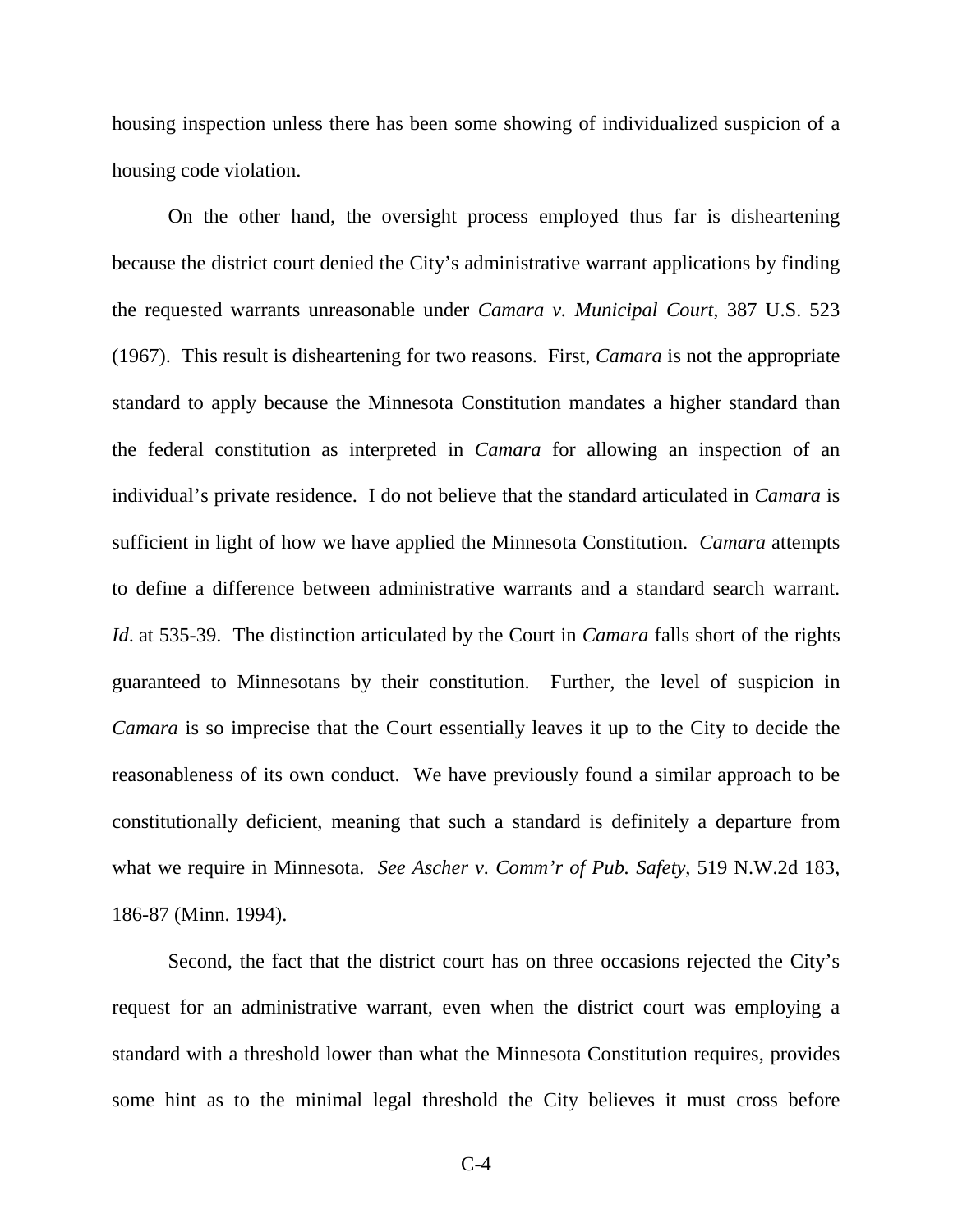invading a citizen's home.<sup>[1](#page-11-0)</sup> Moreover, whatever proof has thus far been required, there is a real risk that such proof may not be uniformly required by a "judicial officer" in future instances.

On several occasions we have said that, in order to adequately protect the right of Minnesota citizens to be free from unreasonable searches and seizures, we are willing to look beyond the United States Supreme Court's interpretation of the United States Constitution and look to article 1, section 10, of the Minnesota Constitution. The Minnesota Constitution provides that:

The right of the people to be secure in their persons, houses, papers, and effects against unreasonable searches and seizures shall not be violated; and no warrant shall issue but upon probable cause, supported by oath or affirmation, and particularly describing the place to be searched and the person or things to be seized.

Minn. Const. art. I, § 10. Despite language that we have said is "textually identical" to the Fourth Amendment, *State v. Wiegand*, 645 N.W.2d 125, 132 (Minn. 2002); *see also State v. Harris*, 590 N.W.2d 90, 97 (Minn. 1999), we have, when necessary, construed article I, section 10, to provide greater protection than the federal constitution, *see State v.* 

<span id="page-18-0"></span><sup>&</sup>lt;sup>1</sup> The City's argument in its brief and at oral argument did little to assuage my concerns about how the City plans to enforce its ordinances. As appellants pointed out, the City may well have overstated the extent of its housing problem and how difficult it is to detect problems. In addition, the scope of the inspections allowed under the ordinance is ill-defined, as are the limitations on both the nature of the search and how the information from it is shared. There is only the language in the Code itself wherein there are no apparent policies on what and when information may be shared—or even under what circumstances an inspector can open cabinets and closets. Further, the extent to which law enforcement may gain access on the City's intranet to information from or relating to a search is also not clearly defined.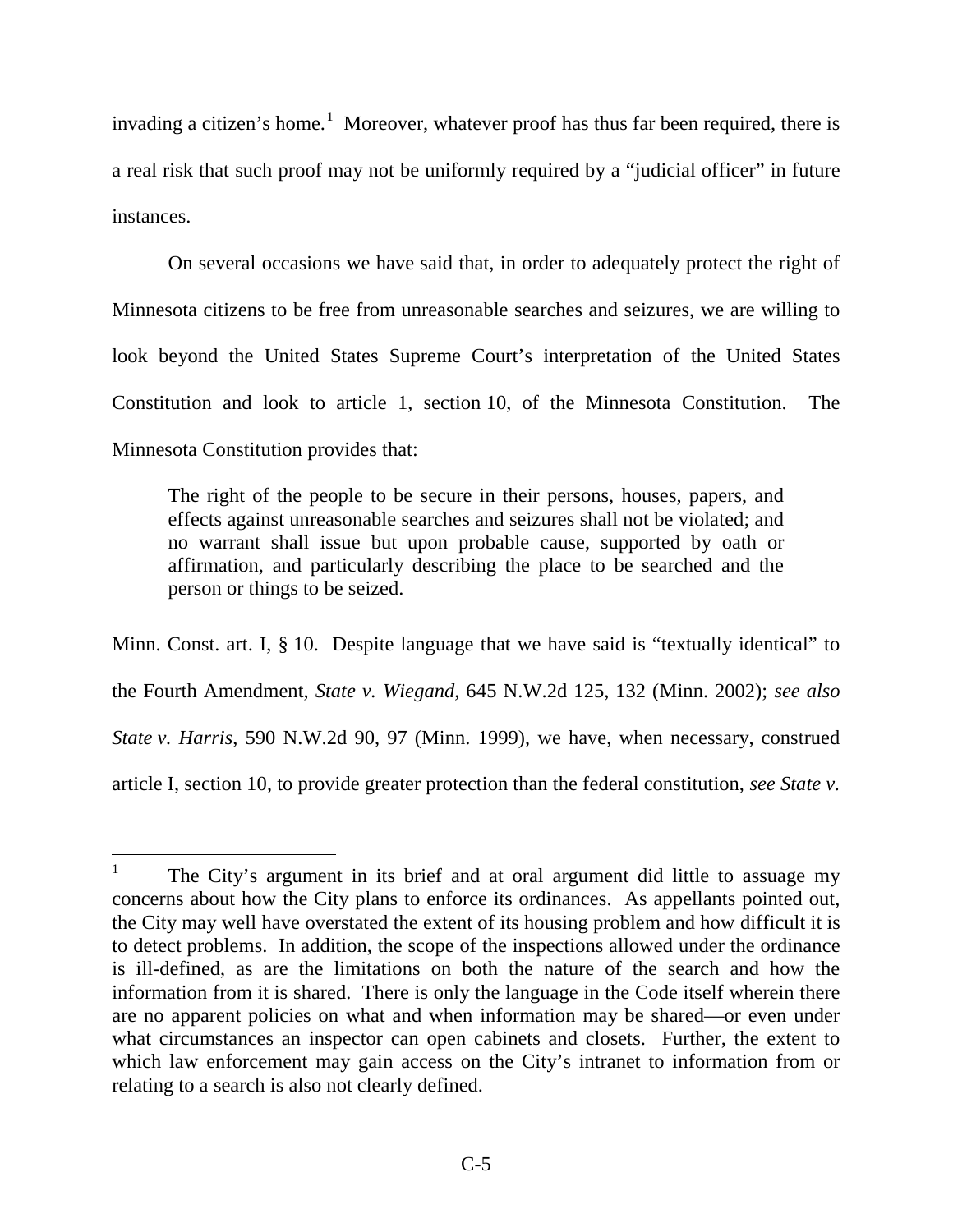*Carter*, 697 N.W.2d 199, 210 (Minn. 2005); *Ascher*, 519 N.W.2d at 187. But we have been careful when we have done so.

"We adhere to the general principle of favoring uniformity with the federal constitution," and will "not independently apply our state constitution absent language, concerns, and traditions unique to Minnesota." *Kahn v. Griffin*, 701 N.W.2d 815, 824-25 (Minn. 2005). But we have also stated that the Supreme Court's interpretation of a textually identical federal provision "is of inherently persuasive, although not necessarily compelling, force." *Id.* at 826 (citation omitted). Thus, we will not reject the Court's interpretation "merely because we want to bring about a different result," *id.* at 824, nor will we depart based "on some slight implication and vague conjecture," *id.* at 8[2](#page-18-0)8.<sup>2</sup>

Under the Minnesota Constitution, a legislative act like the City's ordinance cannot be used as an unfettered vehicle for the City to inspect a citizen's home. A citizen's private residence is the place where that citizen's privacy interest is most heightened and our constitutional protections are at their greatest. *See, e.g.*, *State v. Carothers*, 594 N.W.2d 897, 900 (Minn. 1999) ("Minnesota has long adhered to the common law recognition of the home's importance . . . ."); *accord Payton v. New York*, 445 U.S. 573, 587, 596-97 (1980) ("Freedom from intrusion into the home or dwelling is the archetype of the privacy protection secured by the Fourth Amendment," and "the

<span id="page-19-0"></span><sup>&</sup>lt;sup>2</sup> But we have also explicitly described the criteria we will use when we apply the Minnesota Constitution beyond the scope of the federal constitution. *See Rickert v. State*, 795 N.W.2d 236, 247 (Minn. 2011) (outlining criteria); *see generally* Paul H. Anderson & Julie A. Oseid, *A Decision Tree Takes Root in the Land of 10,000 Lakes: Minnesota's Approach to Protecting Individual Rights Under Both the United States and Minnesota Constitutions*, 70 Alb. L. Rev. 865 (2007).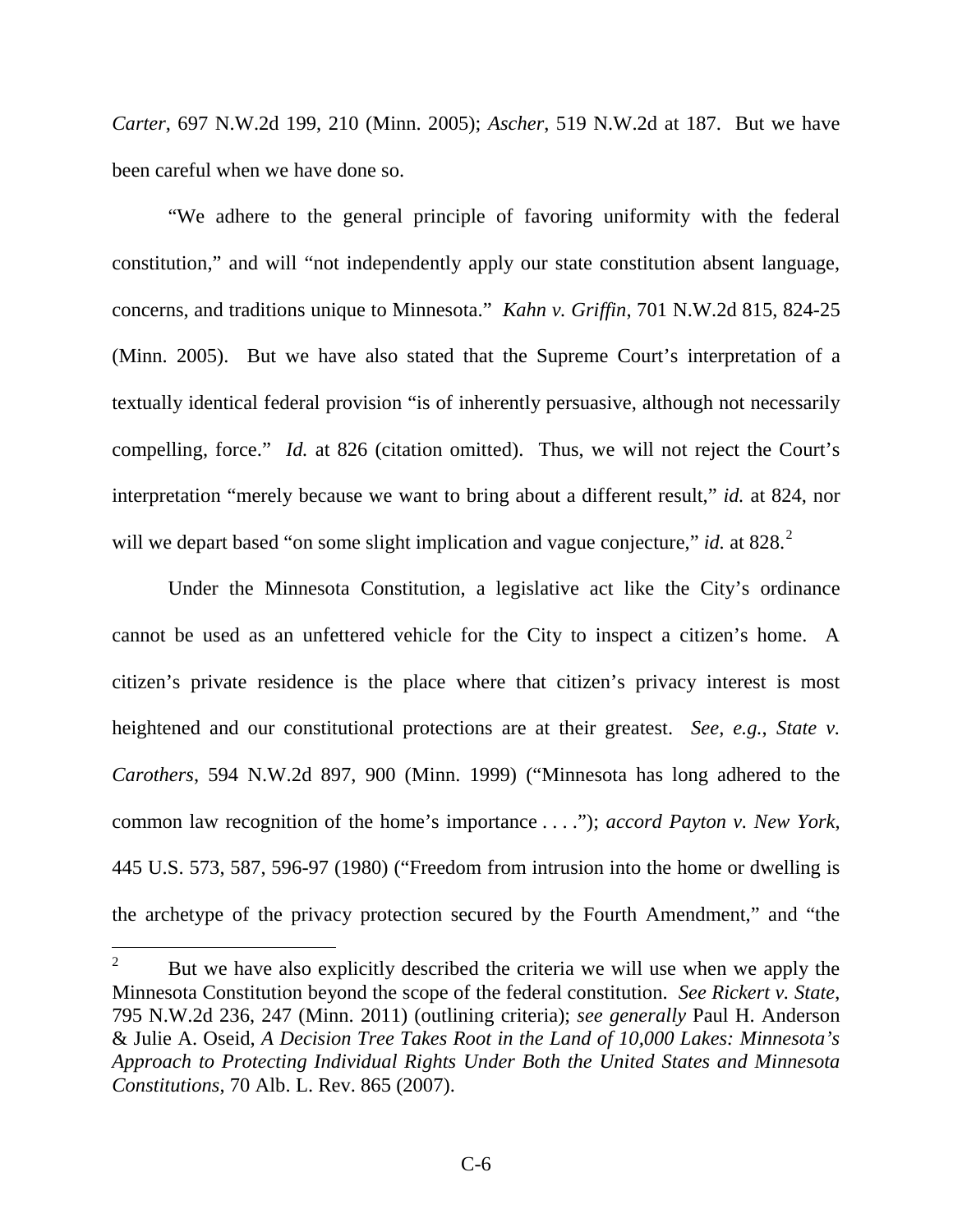freedom of one's house was one of the most vital elements of English liberty") (citations omitted) (internal quotation marks omitted). We have explicitly acknowledged the historical roots of these rights when we said that "a man's home is his castle." *State v. Casino Mktg. Grp., Inc.*, 491 N.W.2d 882, 888 (Minn. 1992) (citation omitted) (internal quotation marks omitted). Further, it is axiomatic that Minnesota law requires searches to be supported by individualized suspicion. *See State v. Henning*, 666 N.W.2d 379, 385 (Minn. 2003) (noting the "general requirement of individualized suspicion").

Minnesota has a proud tradition of applying its constitution more broadly than the United States Constitution when acting to protect the privacy interests of its citizens. We do so by requiring a high standard before the government can conduct warrantless searches. In the context of the case before us, this tradition can best be defined by three of our leading cases: *Ascher*, 519 N.W.2d 183; *State v. Larsen*, 650 N.W.2d 144 (Minn. 2002); and *Carter*, 697 N.W.2d 199.

*Ascher* involved the use of a temporary roadblock to stop cars to investigate for drunk driving. 519 N.W.2d at 184. Although the roadblock procedure used by the police was challenged under both the federal and state constitutions, the federal claim was foreclosed by the Supreme Court's decision in *Michigan Dep't of State Police v. Sitz,* 496 U.S. 444 (1990). We declined to follow *Sitz* and instead looked to the Minnesota Constitution for guidance. Although we did not disagree with the Supreme Court's balancing test in *Sitz*, we took issue with the Court's " 'radical' departure from the way the test has been and should be applied, with the result that for Fourth Amendment purposes police, in effect, are allowed to decide the reasonableness of their own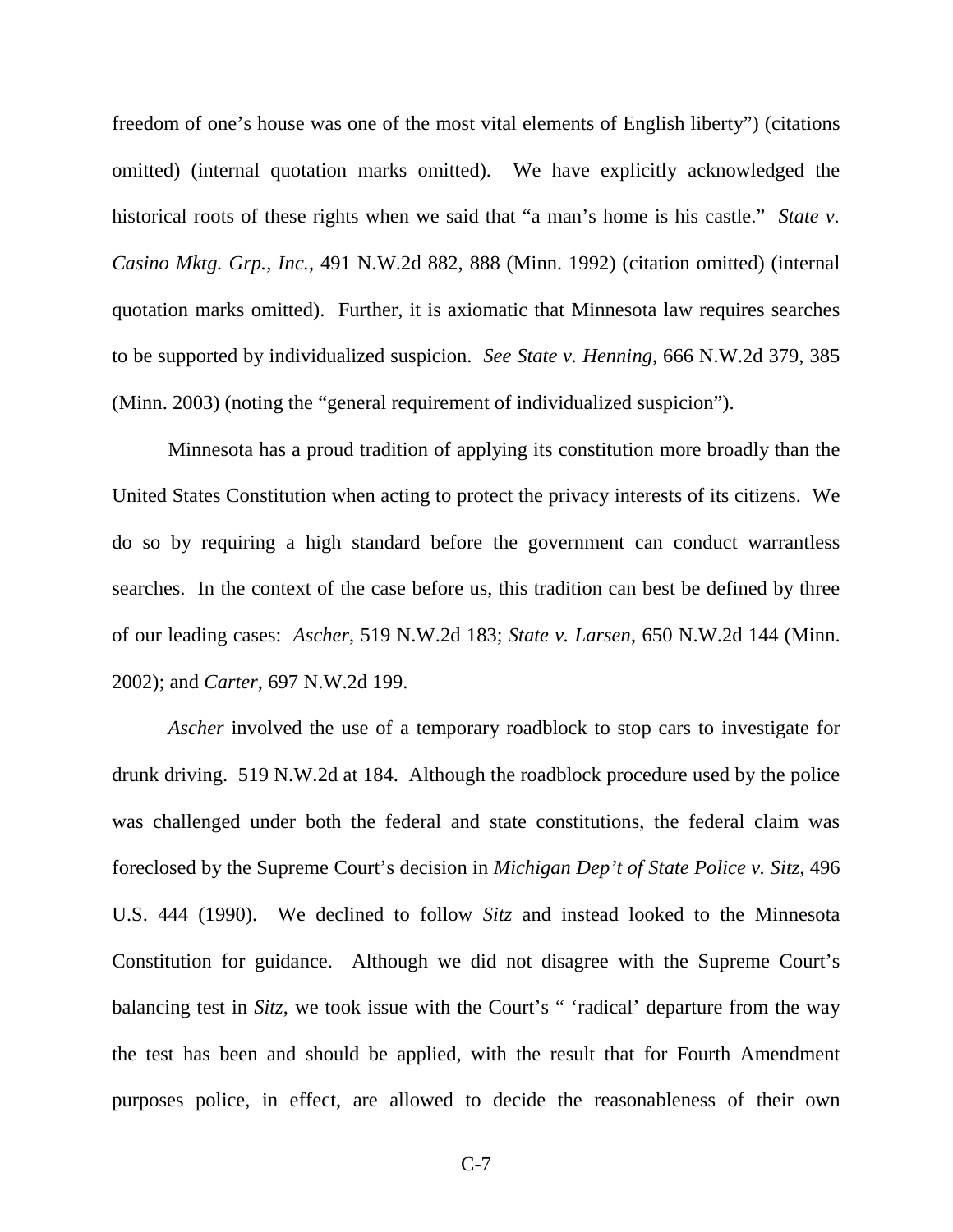conduct." *Ascher*, 519 N.W.2d at 186 (footnote omitted). We also questioned the Court's apparent conclusion that "as long as stops are not discriminatory—that is, as long as everyone is stopped—stops need not be based on individualized suspicion." *Id.* Based primarily on the State's failure to show that there was individualized suspicion, we held that the use of such roadblocks "violates Minn. Const. art. I, § 10, which we have long held generally requires the police to have an *objective individualized articulable suspicion* of criminal wrongdoing *before* subjecting a driver to an investigative stop." *Id.* at 187 (first emphasis added).

In *Larsen*, we held that a conservation officer's warrantless and suspicionless entry into an ice-fishing house was unreasonable under both the federal and state constitutions. 650 N.W.2d at 153-54. As in *Ascher*, we balanced privacy interests against the gravity of public concerns and the extent to which the police conduct advanced the public interest. *Id.* at 148-49. We emphasized the privacy interest in an ice-fishing house, noting its similarity to a home. We concluded that this privacy interest was "at least as great as that of the motor vehicle occupants in *Ascher*." *Id.* at 150. Although we acknowledged that the State "clearly has a strong interest in regulating and protecting its wildlife," that interest was "surely no greater" than the interest in protecting human lives by deterring drunk driving in *Ascher*, and could not outweigh an individual's privacy interest in the ice-fishing house. *Id.* at 150, 153. Accordingly, we held that the constitutional balance weighed in favor of the individual, and a conservation officer's warrantless entry was thus "per se unreasonable" under both the state and federal constitutions. *Id.* at 154.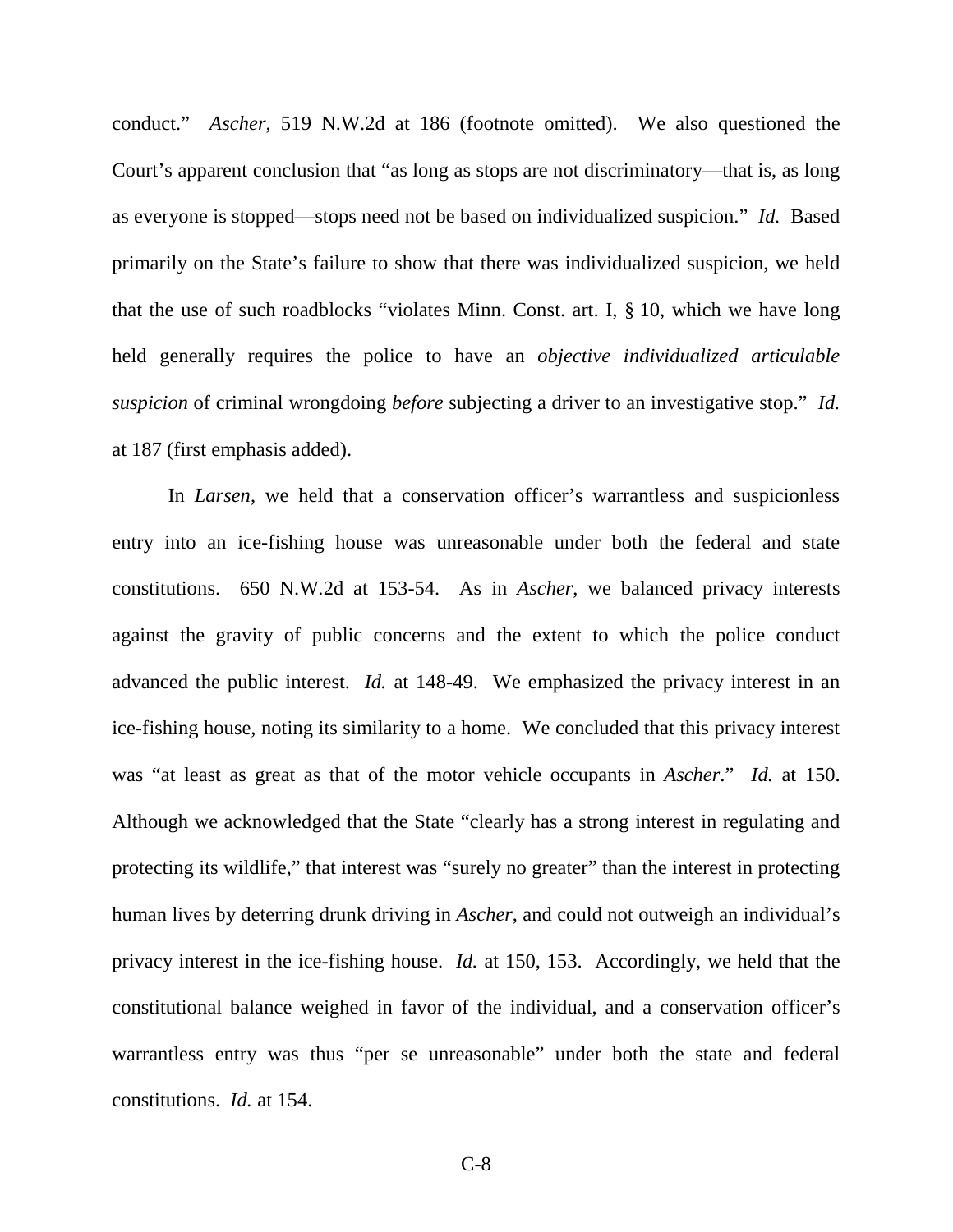Finally, in *Carter*, we considered whether the police's use of a drug-detection dog outside of a fenced self-storage unit violated either the federal or state constitutions. 697 N.W.2d at 202. We concluded that a warrantless dog sniff outside of a storage unit does not require any suspicion to justify it under the federal constitution. *Id.* at 209. But we then concluded that a person's expectation of privacy in a storage unit is greater under the Minnesota Constitution than it is under the federal constitution. *Id.* at 210-11. We relied on the fact that the storage unit was comparable to a garage, was a fixed location used to store personal effects, and was large enough to contain numerous possessions and even to conduct some personal activities. *Id.* at 210-11. We held that we must apply the standard of reasonable articulable suspicion in order to strike the proper balance between the privacy interests and the public interest in effective criminal investigations. *Id.* at 211-12.

Given that the home is universally considered to be the most private and protected space for citizens, these are important constitutional principles that we can and must take away from our case law that relate to the sanctity of the home. Indeed, our court has been willing to extend protections under the Minnesota Constitution that are stronger than those in the United States. Constitution even in situations outside of the home, where citizens' privacy interests are less heightened—including traffic stops (*Ascher*), dog sniff searches of a storage unit (*Carter*), and an ice-fishing house (*Larson*). While nothing in our case law suggests that the right to privacy in the home is absolute or that the level of reasonable suspicion or official governmental justification required by the constitution is inflexible, our case law does indicate that it is a right that we must treat with great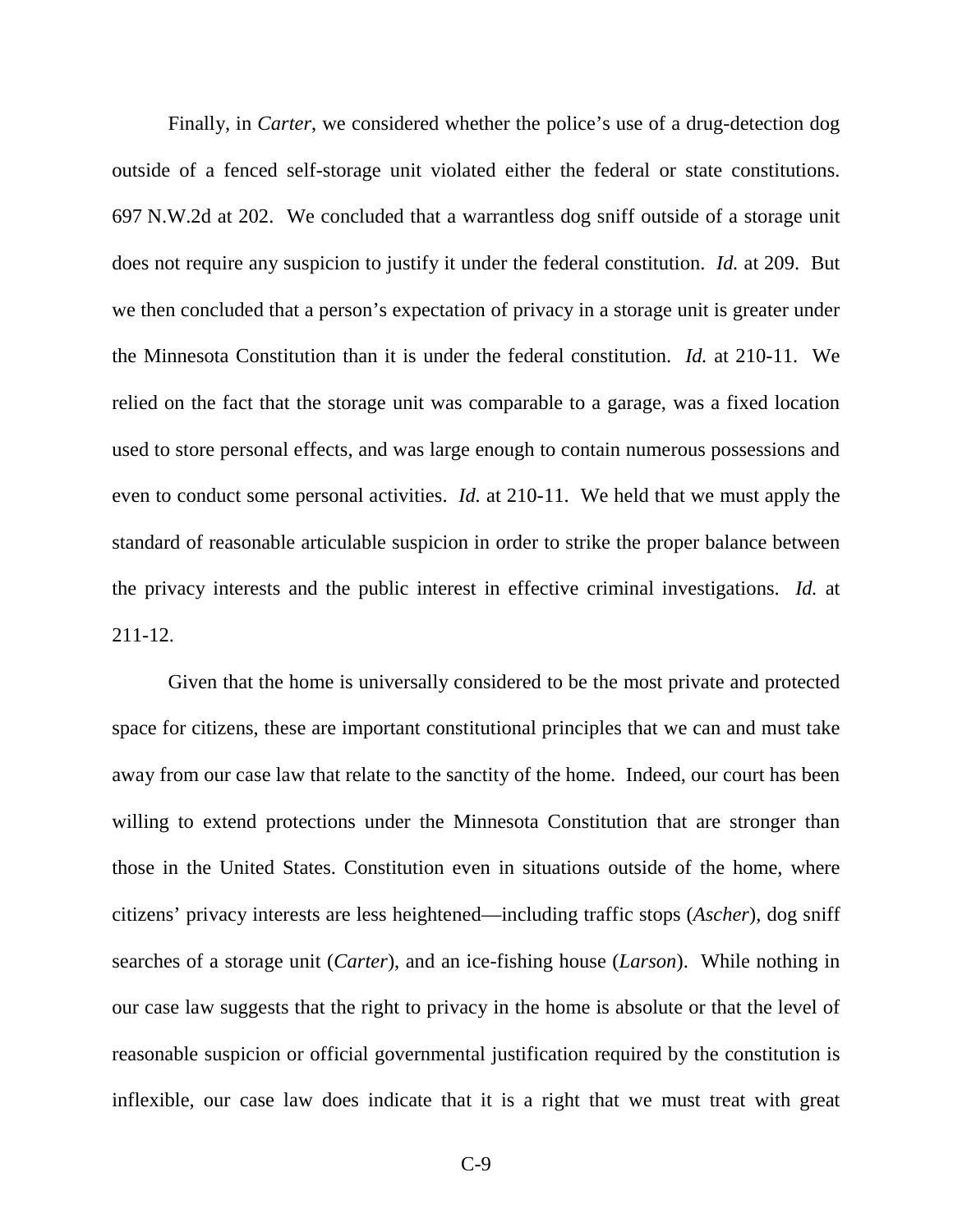respect—even reverence. Our cases also reflect the principle that the overarching requirement of the Minnesota Constitution, like the federal constitution, is reasonableness. *See State v. Davis*, 732 N.W.2d 173, 178 (Minn. 2007). We do not apply "a mechanical interpretation" of the constitution, and "what constitutes an unreasonable search must be assessed based on the facts of each particular case." *Id.*

When and if our court is faced with making a determination as to the ultimate constitutionality of the City's inspection ordinance as applied, we will proceed under the overarching principle of reasonableness but also in light of our prior cases that demonstrate the broad constitutional protections Minnesotans have under their constitution. There will also understandably be additional fact issues facing us and we will need to consider those facts if and when they arise and are presented to us. Nevertheless, our prior case law and the broader protections provided by the Minnesota Constitution lead me to conclude, at least at this point, that some level of individualized suspicion will be required before the administrative warrants are issued. If individualized suspicion is not required, the warrants may violate a citizen's rights under the Minnesota Constitution. If the City of Red Wing continues to pursue, or in the future judicial officers grant, administrative warrants under the ordinance without some reasonable individualized suspicion, then an as-applied challenge to the ordinance should succeed.

A final observation is in order before I end this concurrence. There are several commentators who describe the role of the judiciary in our separation of powers system of government as being similar to the role of an umpire calling balls and strikes or a referee calling fouls. *See* Thomas B. Colby, *In Defense of Judicial Empathy*, 96 Minn. L.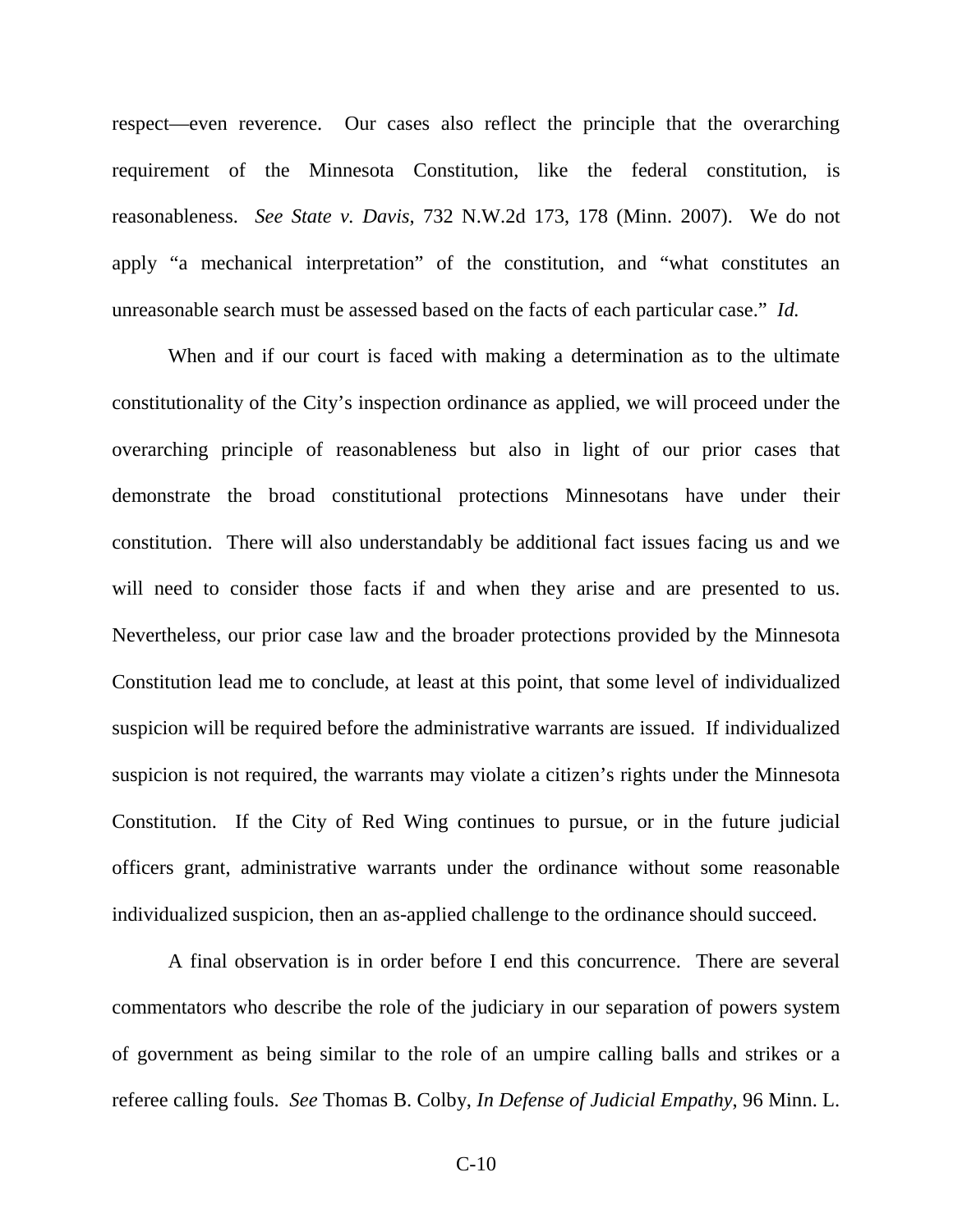Rev. 1944, 1947 & n.7 (2012) (citing *Confirmation Hearing on the Nomination of John G. Roberts, Jr. to be Chief Justice of the United States: Hearing Before the S. Comm. on the Judiciary*, 109th Cong. 55 (2005)). I always wince a bit when I hear this description because I do not believe that it provides an accurate description of the judiciary's role as a co-equal branch of government. That said, the place where the foregoing description comes closest to being an apt metaphor is when courts like ours interpret and apply the constitution to the acts of the other two branches of government. Issues like the one we address today are among the most important types of issues we address as a supreme court—the constitutional validity of an act done by one of the other two branches of government.

As a court of last resort we are frequently asked to determine if one branch of government has trespassed on the territory of the other, *see, e.g*., *Brayton v. Pawlenty*, 781 N.W.2d 357 (Minn. 2010) (considering constitutionality of unallotment by the Governor), or whether another branch has exceeded the limited powers granted to it by the people in the constitution—for instance in *Ascher*, 519 N.W.2d 183, *Carter*, 697 N.W.2d 199, and *Larsen*, 650 N.W.2d 144. As previously noted, when deciding such cases, the judiciary must exercise its power with restraint and with "much delicacy." *Fletcher*, 6 Cranch at 87. The issue in these cases most often comes down to what is too much restraint and what is too little.

Like a referee who calls a game too closely—calls too many fouls—if courts too readily hold the act of another branch of government to violate the constitution, judicial decisions can disrupt the nature, substance, and the end result of the delicately balanced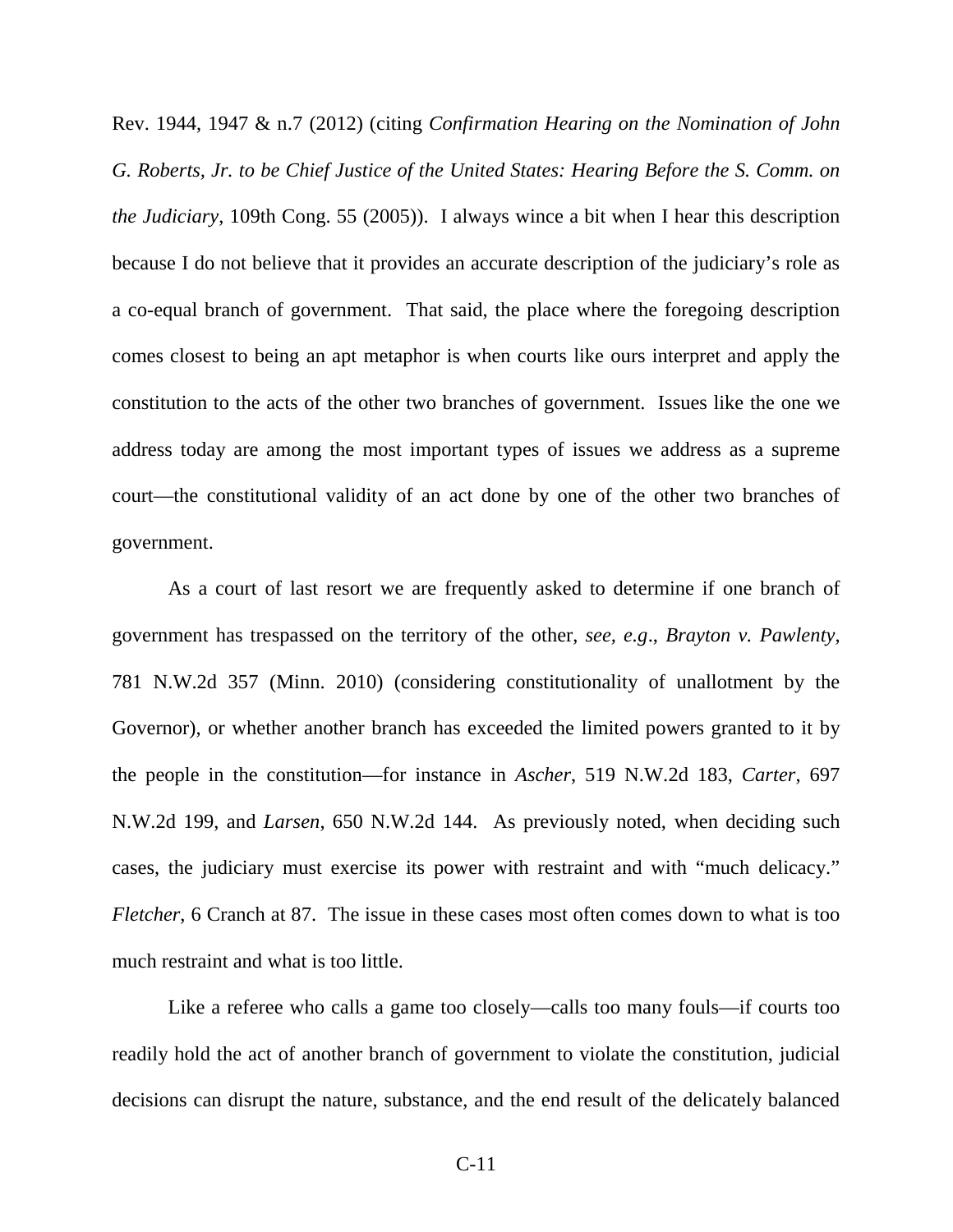decision-making process in our democracy. On the other hand, if courts are too lax or benign—call the game too loosely—the democratic process, much like an athletic game, can become excessively physical, uncalled fouls will occur, and people will get hurt.<sup>[3](#page-19-0)</sup> If the Supreme Court or our court is unmindful of its solemn obligation to hold as void a law that is repugnant to the constitution, it will have failed in its duty "to guard the Constitution and the rights of individuals from the effects of ill humors" that sometimes arise in our democratic society. The Federalist No*.* 78 (Alexander Hamilton).

While decisions like the one we make today rank among the most important and difficult decisions we make, we do have some helpful guidelines for making them. Chief Justice John Marshall gave us such guidance when he said: "The opposition between the constitution and the law should be such that the judge feels a clear and strong conviction of their incompatibility with each other." *Fletcher*, 10 U.S. at 128. Here, even though I have significant concerns as to how the City's ordinance will ultimately be applied to the citizens of Red Wing, I agree with the result reached by the majority. When examining this facial challenge to the City's ordinance, I am not left with a clear and strong conviction that the ordinance is incompatible with the Minnesota Constitution *in all of its* 

<span id="page-25-0"></span> <sup>3</sup> *See e.g. Citizens United v. Fed. Election Comm'n*, 558 U.S. 310 (2010) (invalidating restrictions on political expenditures by corporations and labor unions on the ground that such restrictions violate the First Amendment); *Lochner v. New York*, 198 U.S. 45 (1905) (invalidating a New York regulation limiting the hours of laborers in bakeries to ten hours per day or sixty hours per week by utilizing the theories of social Darwinism and laissez-faire economics to formulate policy rather than interpret the law).